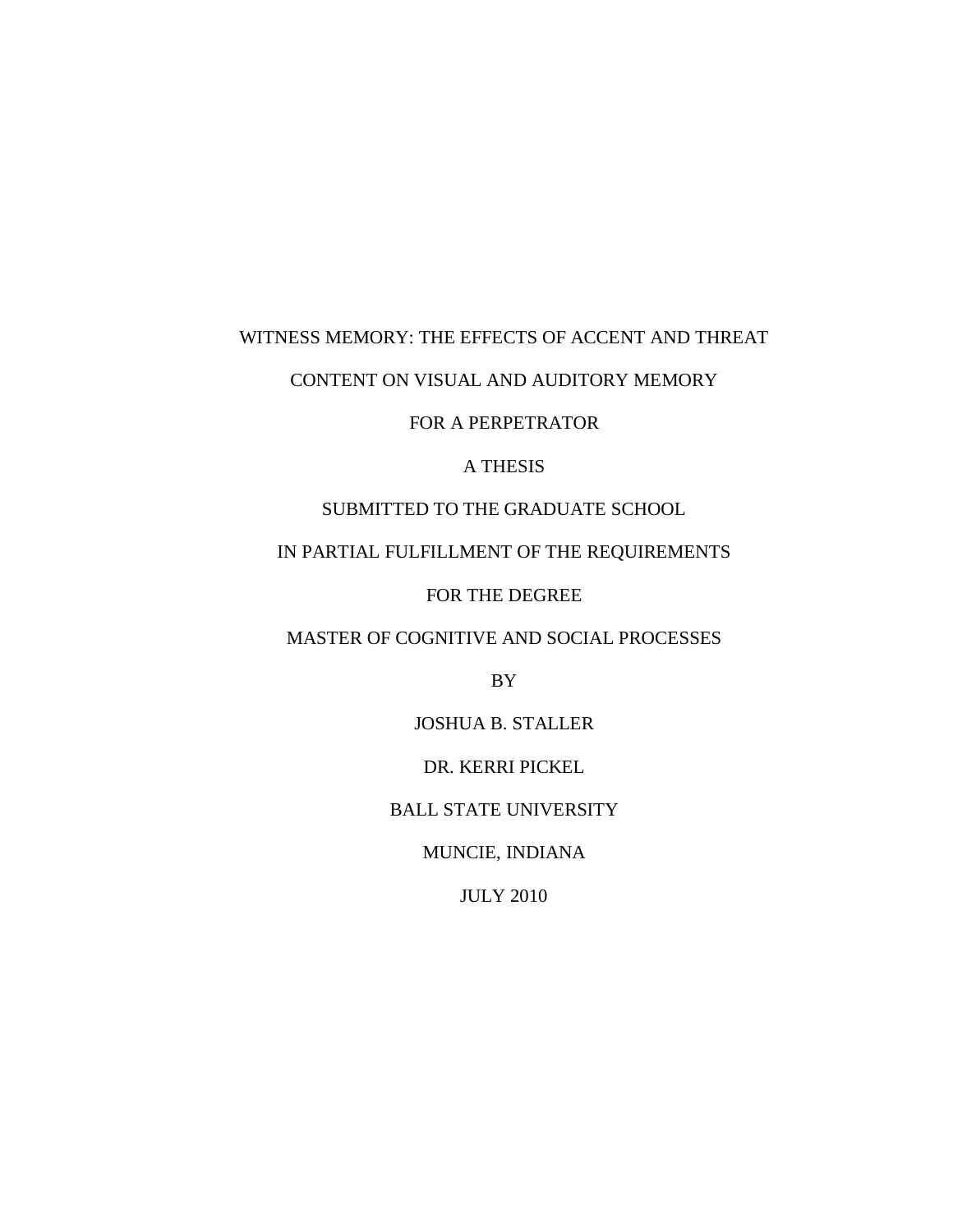#### **ABSTRACT**

**THESIS:** Witness Memory: The Effects of Accent and Threat Content on Visual and Auditory Memory for a Perpetrator

**STUDENT:** Joshua B. Staller

**DEGREE:** Master of Cognitive and Social Processes

**COLLEGE:** Science and Humanities

**DATE:** July, 2010

#### **PAGES:** 37

Based on the multiple resource model, a more difficult auditory task should use more attentional resources and leave fewer resources to attend to visual information. Research suggests that trying to listen to and understand a speaker with an accent is difficult. In addition, stimuli that are considered threatening can raise stress levels and reduce the amount of attentional resources available. In the present study, participants watched one of four videos that portrayed a bank robber delivering a statement with either a Midwestern or Serbian accent and with either high or low level of threat. For the perpetrator's appearance, participants provided significantly more correct and fewer incorrect details if they heard the Midwestern accent or the low threat statement. These results support the multiple resource model and suggest that further research is needed with the model in eyewitness memory.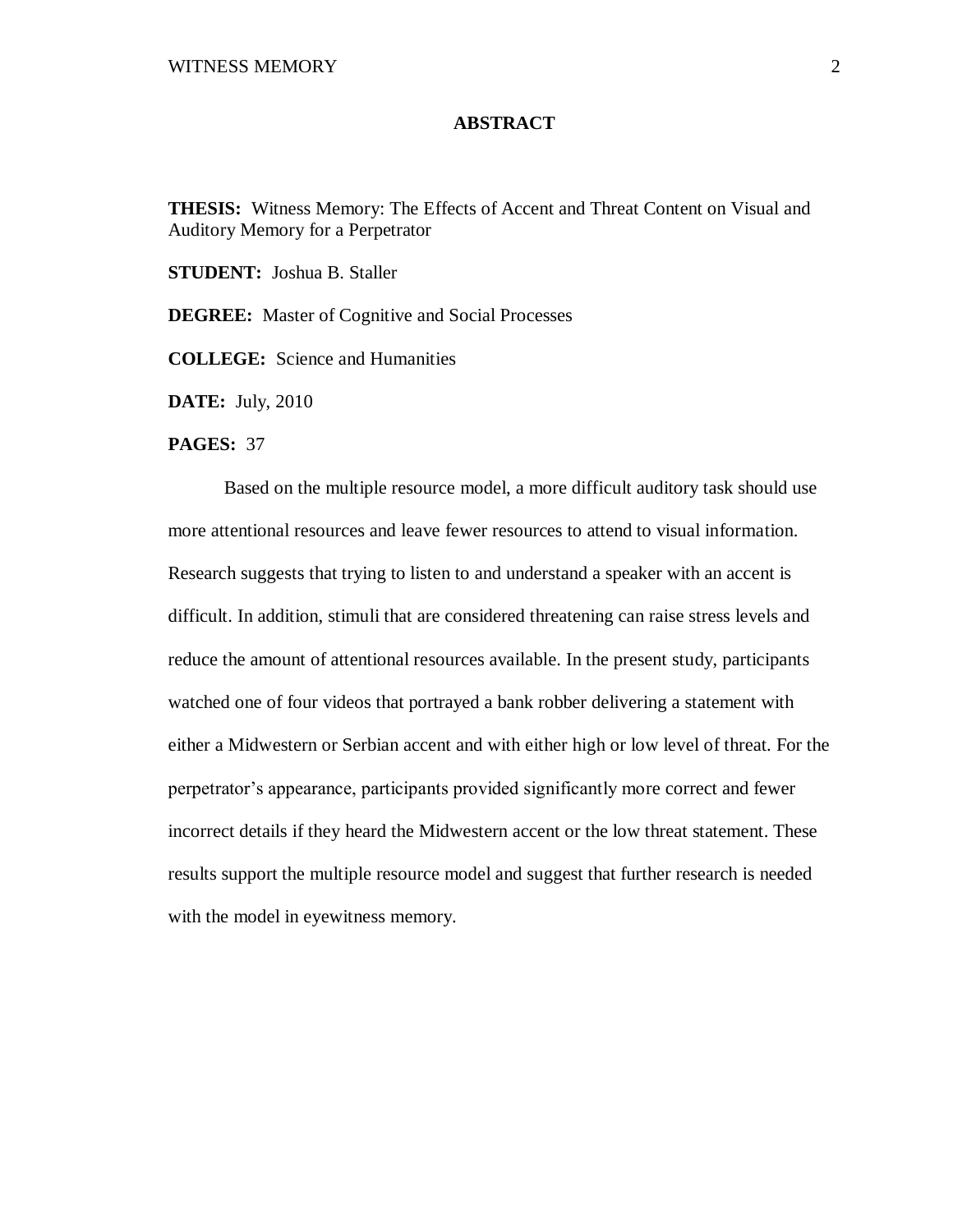## **Witness Memory: The Effects of Accent and Threat**

#### **Content on Visual and Auditory Memory for a Perpetrator**

When a person witnesses a crime, he or she becomes an eyewitness who will be asked to describe and/or identify the perpetrator. The eyewitness usually begins by identifying or describing what the perpetrator looked like. Based on certain personal and situational factors, the eyewitness is able to complete either task with varying levels of accuracy (Pickel, 2007; Wells, Memon, & Penrod, 2006). Past research has considered such situational factors as lighting conditions, exposure duration, and weapon focus. Research has also investigated the effects of personal factors such as the age and ethnicity of both the perpetrator and the eyewitness. In addition, a number of studies have considered the methods used to question eyewitnesses about the perpetrator (Pickel, 2007; Wells et al., 2006). Researchers have considered factors involved in photo and live lineups, as well as factors that affect the descriptions that eyewitnesses provide.

However, relatively little research has considered whether auditory factors could affect visual memory. According to the multiple resource model of attention (Wickens, 2008), difficult auditory tasks can interfere with performance on a visual task. Because perpetrators may speak or give orders during a crime, it is possible that the auditory message could interfere with visual memory. Pickel (2009) investigated this possibility by considering whether a perpetrator's foreign accent or especially complex message content can interfere with visual memory. The current study is meant to replicate and extend that research by using a different accent and manipulating threat content rather than message content complexity. This study will also use a different actor, scenario, and message. If auditory factors interfere with visual memory during a crime, then these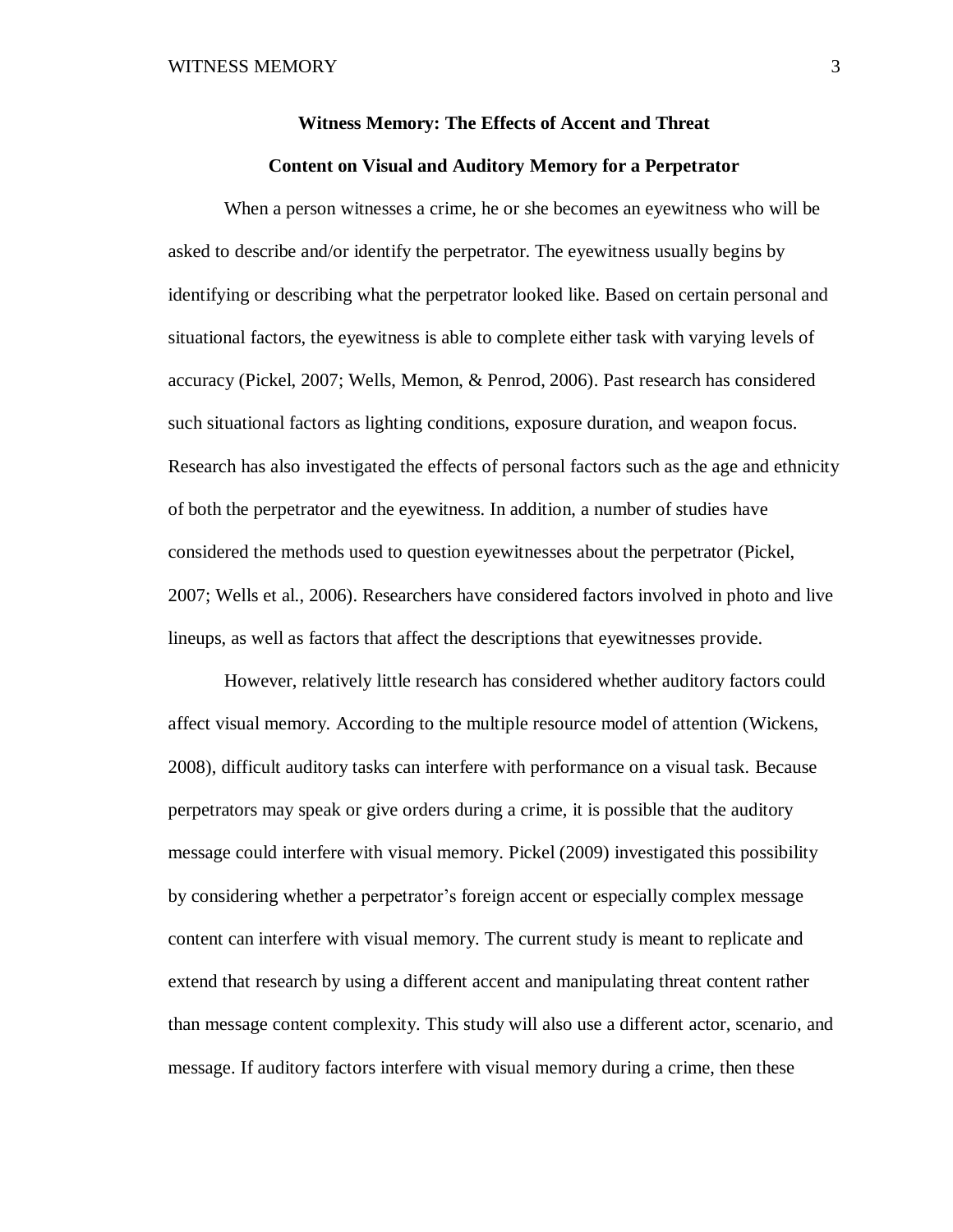findings would support the multiple resource model of attention. More importantly, crime investigators would have another situational factor to consider when determining eyewitness memory accuracy. Because the United States contains such a diverse population of people, many of whom speak with an accent, these research findings have the potential to substantially contribute to the criminal justice field.

#### **Multiple Resource Model of Attention**

The multiple resource model of attention suggests that attentional resources are divided into separate pools (Wickens, 2008). Two of the pools, the auditory and visual ones, contain attentional resources that can be used only for tasks in that specific modality. These two are nested inside a general pool which can be used for a task in either modality when the task requires more resources than are available in the modalityspecific pool (see Figure 1). Because the attentional resources in all three pools are finite, simultaneous tasks in both modalities that are demanding and thus require resources from the general pool will result in a competition for resources and may impair a person's ability to complete one or both tasks successfully.

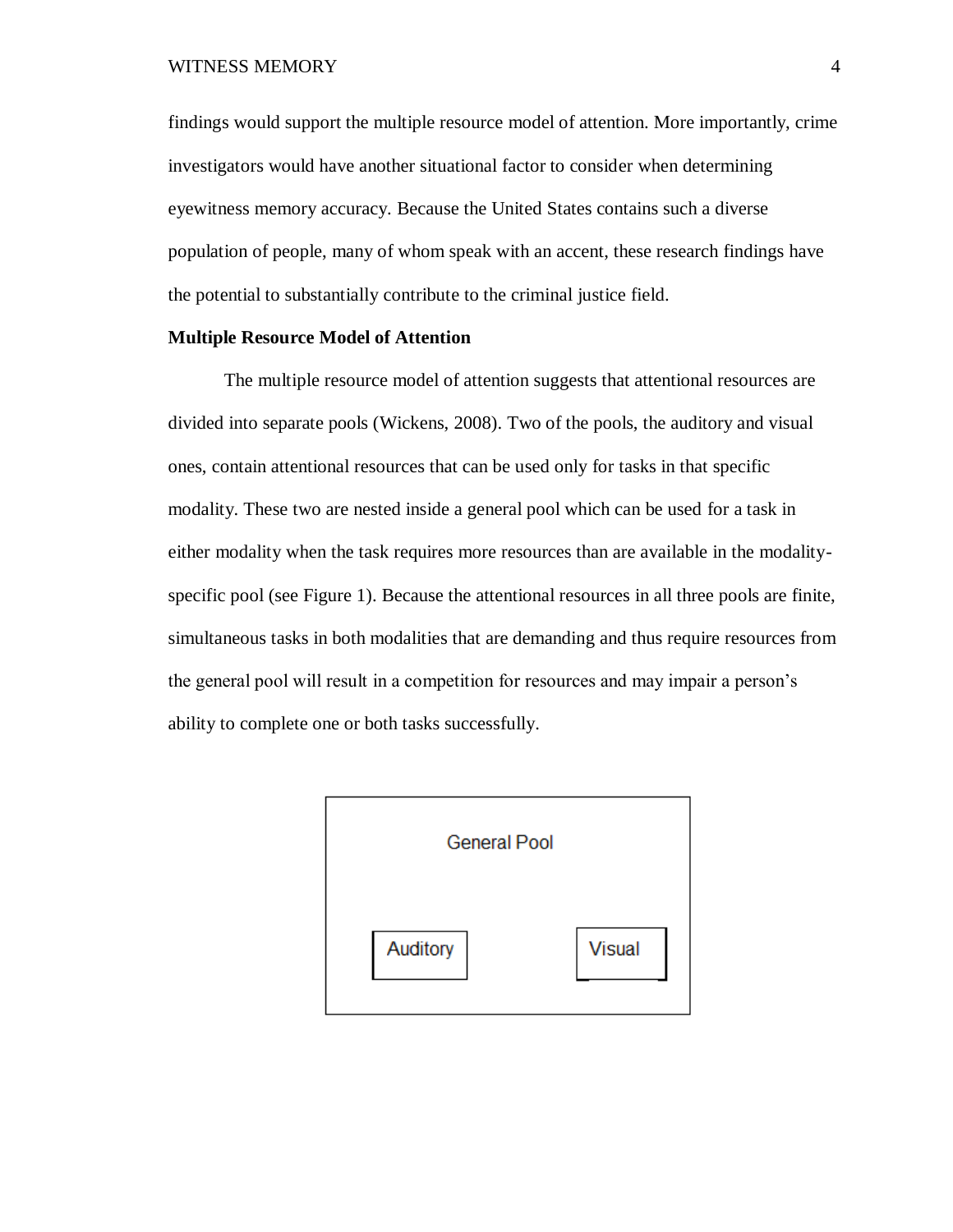Figure 1. Multiple resource model of attention.

**A visual task can interfere with an auditory task.** One example of cross-modal interference can be seen in Pickel, French, and Betts' (2003) study in which they investigated whether a difficult visual task could interfere with a difficult auditory task. Participants were presented with one of four videos that showed a man holding a weapon or another object and saying a message that was either easy or difficult to comprehend. Compared to participants who saw the man holding a neutral object (easy visual task), those who saw him holding a weapon (difficult visual task) recalled the difficult message content less accurately. According to the authors, encoding the perpetrator's appearance was a difficult visual task because the weapon drew attentional resources from both the visual and general pools. When the auditory task was also difficult because the witness was attempting to encode complex message content, there were not enough general attentional resources to completely support both tasks, and performance on the secondary task (processing the message) suffered. Therefore, the message was poorly remembered.

**An auditory task can interfere with a visual task.** According to the multiple resource model, it should also be possible to produce the opposite effect by making the auditory task the primary one and the visual task secondary. In this case, a difficult auditory task could be produced through an accented voice or threatening message content that would require attentional resources from both the auditory and general pools (the reasons for this will be explained in more detail later). The participants could then be asked to perform a difficult visual task, such as recalling information about the perpetrator's appearance, which would require attentional resources from the visual and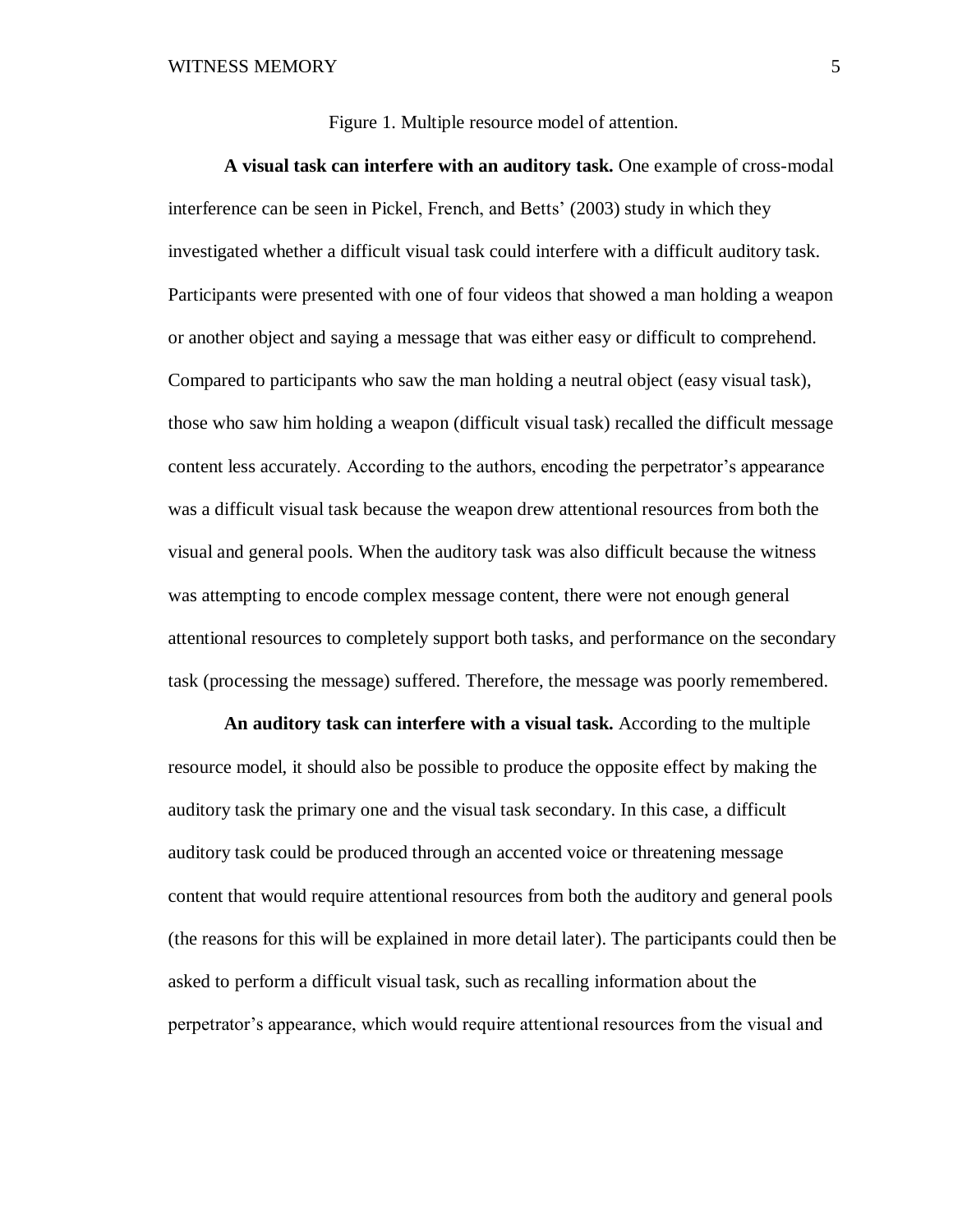general pools. Because the auditory task is the primary task, participants' performance on visual recall should reflect interference.

Pickel (2009) considered the possibility that an auditory task could interfere with a visual task and serves as a basis for the current study. Pickel's Midwestern U.S. participants watched a video that portrayed a carjacker providing either easy or difficult instructions and speaking in either a Midwestern or an Irish accent. The easy and difficult instructions varied according to the amount of information given by the carjacker, with the easy instructions containing 115 words and the difficult instructions containing 197 words. The participants were told before watching the video that they needed to pay close attention to what the carjacker said as they would be asked to play the role of victim and imagine that they would have to follow the instructions or risk injury. Thus, the auditory task was primary and the visual task secondary. Although the carjacker informed the witnesses that he had a gun in his pocket, the weapon was never shown and therefore no weapon focus effect occurred. Also, the tone and volume of the carjacker's instructions did not change between the conditions.

After the witnesses watched the video, they were asked to recall the carjacker's message and visual details about him, such as his clothing and facial features. After that task was complete, each witness was asked to identify the carjacker in a target-present photo lineup that included five foils. The witnesses were then asked to identify the carjacker's voice from a target-present recording of voice samples that included five foils. In both identification tasks, witnesses were allowed to answer that the carjacker was not present in the lineup.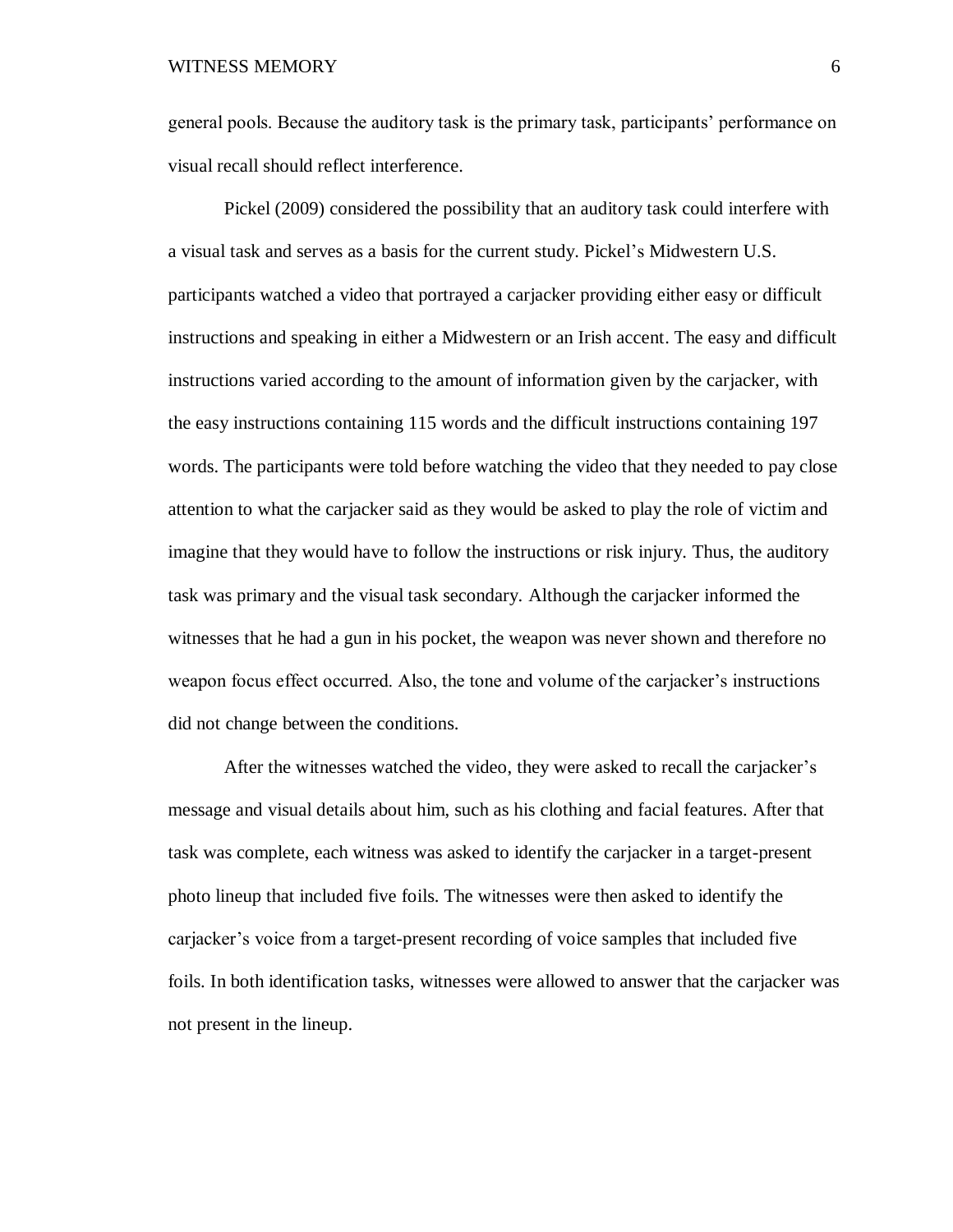Pickel found that witnesses who heard the Midwestern accent reported significantly more correct details and fewer incorrect details about the carjacker's statement than those who heard the Irish accent. She also found that witnesses who heard the easy instructions reported significantly more correct details and fewer incorrect details than those who heard the difficult instructions.

Consistent with the multiple resource model of attention, witnesses who heard the Midwestern rather than the Irish accent reported significantly more correct and fewer incorrect details about the carjacker's appearance. Additionally, witnesses who heard the easier instructions reported significantly more correct details about the carjacker's appearance. None of the accent or instruction difficulty conditions produced different results for the photo lineup. This is not surprising because recognition tasks are less sensitive measures of memory than recall tasks. However, witnesses who heard the Midwestern accent were significantly more likely to correctly identify the carjacker's voice in the voice lineup.

#### **Accented Speech**

Pickel (2009) assumed that auditory tasks are demanding if the speaker has an accent versus no accent. The literature seems to support such an assumption with several studies suggesting that accented speakers are harder to understand and require more effort to comprehend (Bent & Bradlow, 2003; Munro & Derwing, 1995a; Munro & Derwing, 1995b). Bent and Bradlow (2003) found that native listeners consider native speakers easier to understand than non-native speakers, regardless of the non-native speaker's ability to speak the listener's native language. This seems to suggest that trying to encode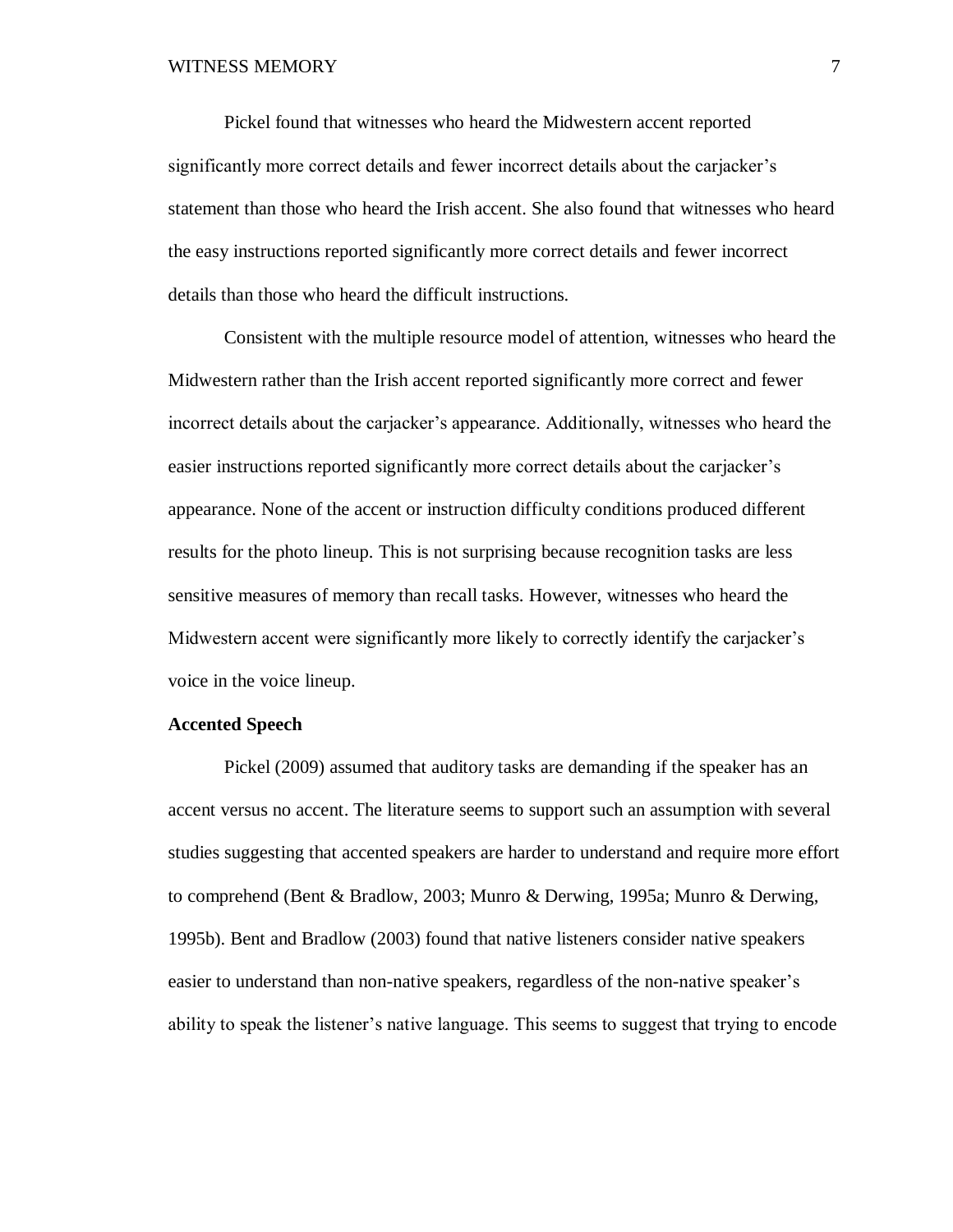and remember the content of an accented message should be more difficult than for an unaccented message.

Munro and Derwing (1995a) asked participants to listen to a series of sentences spoken in English by native English and Mandarin speakers and to transcribe those sentences word for word. This method was used to assess message intelligibility, or the extent to which the message was understood. They found that transcriptions for the Mandarin speakers contained three times the number of errors compared to those for English speakers. They also asked participants to rate each sentence in terms of perceived comprehensibility, or the extent to which the listener believed that they understood the message. The results showed that there was not always a perfect relationship between the intelligibility scores and comprehensibility ratings. Munro and Derwing suggest that two accented sentences may both be understood, and therefore rank high on intelligibility, but one sentence may require more resources to process, thus scoring lower on comprehensibility. These findings suggest that accented messages may require more resources to understand and remember than unaccented messages.

In a similar study, Munro and Derwing (1995b) asked participants to listen to and transcribe sentences spoken in English by native English and Mandarin speakers. They were also asked to judge whether each sentence was true or false, and reaction time was recorded. As in the last study, participants produced significantly more errors in the accented condition than the unaccented. They also rated accented statements as less comprehensible than unaccented ones. Moreover, participants tended to take longer to decide whether accented statements were true or false compared to unaccented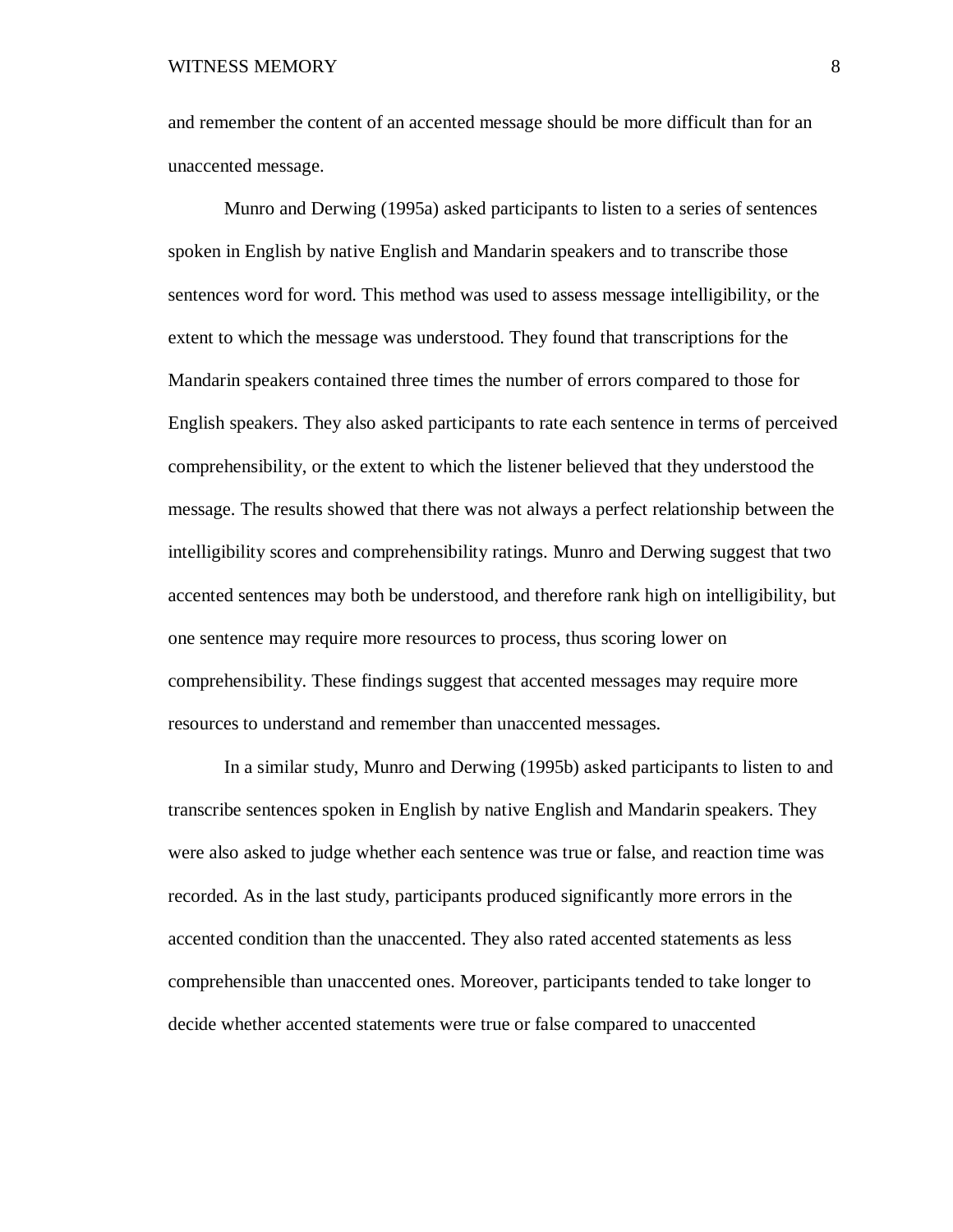statements. These results imply that accented messages are more difficult to process and require more time and resources to do so.

# **Earwitness Identification of Accented Voices and Voices Speaking a Foreign Language**

One of the common findings in the voice identification literature is that listeners identify targets who are speaking the listener's native language without any accent better than they identify targets who are speaking either a different language or the listener's native language with an accent. Philippon, Cherryman, Bull, and Vrij (2007) had native English listeners watch a video portraying a crime in which the perpetrator spoke in either English or French. The listeners were then asked to identify the perpetrator's voice in a lineup. Philippon et al. found that voices were recognized better when the perpetrator spoke in the listener's native language.

Similarly, Thompson (1987) asked monolingual English listeners to identify targets who were speaking either English with no accent, Spanish, or English with a Spanish accent. They found that listeners identified the English speakers with no accent the best, Spanish speakers the worst, and identification of those speaking English with an accent was between the other two conditions. Similarly, Thompson suggested that people develop a schema for the standard way that a language should sound. In the case of a target speaking accented English, word pronunciation differs between the listener's schema and the accented speech, which makes it difficult for listeners to understand and identify the target.

Thompson's finding is further supported by research conducted by Goggin, Thompson, Strube, and Simental (1991). In a series of studies, Goggin et al. found that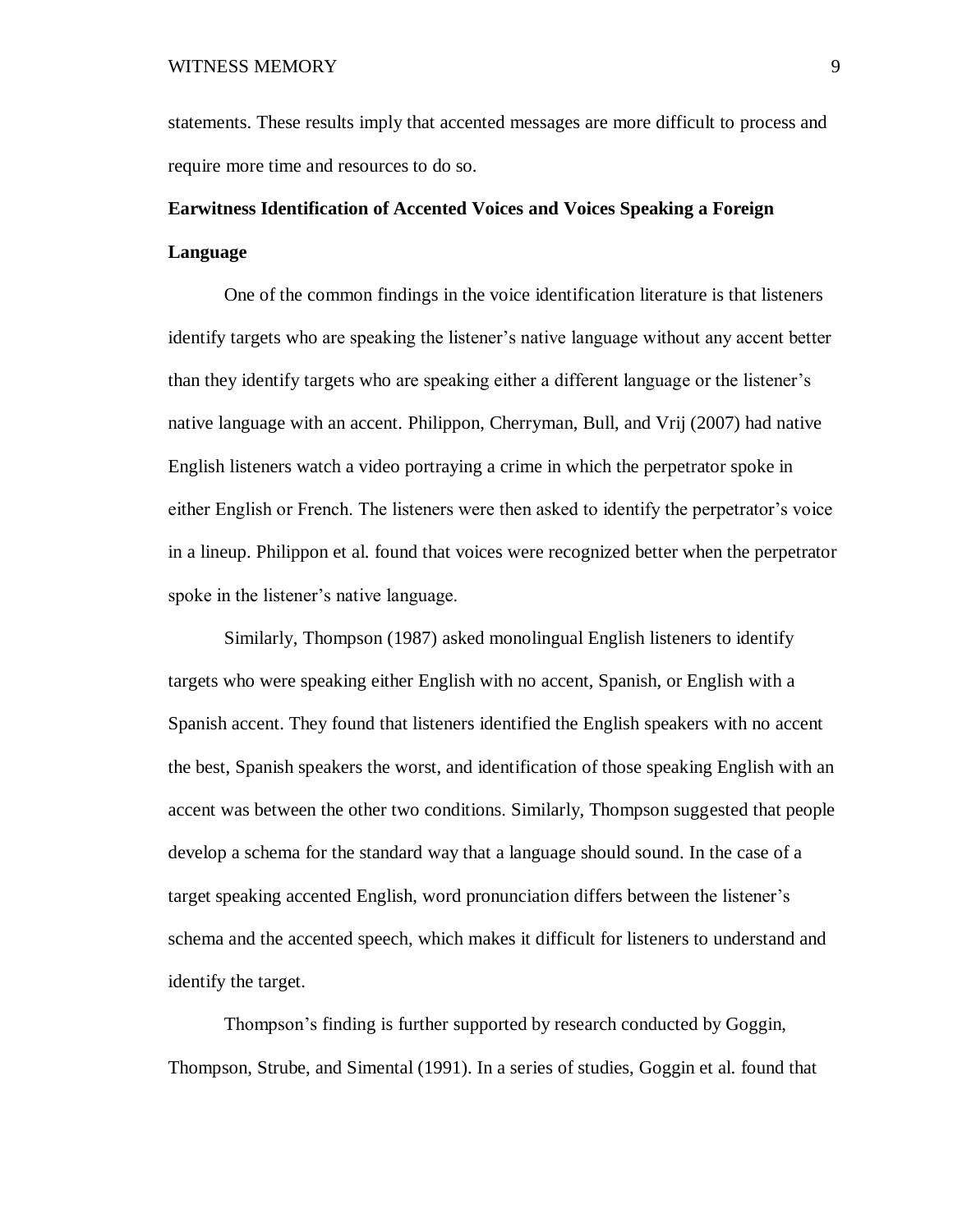monolingual listeners identified a voice better when the speaker was speaking their native language rather than another language. However, bilingual listeners identified the same voice speaking in different languages at approximately the same rate. These findings provide evidence to suggest that an earwitness should have the best chance of identifying a perpetrator's voice when that perpetrator is speaking in a language that the listener understands. As a last piece of evidence for this point, Goggin et al. found that when a passage in English was manipulated in ways that made it sound less like English, such as changing the order of the words or reversing the words, participants performed poorer at voice recognition.

#### **Threatening Message Content**

Another variable that may lead to higher consumption of attentional resources is threatening message content. A perpetrator might threaten to harm the victim, and such a message could be considered a stressful stimulus. Deffenbacher (1994) and Deffenbacher, Bornstein, Penrod, and McGorty (2004) suggested that there are two types of arousing stimuli that could affect the memory of an event. He suggested that negative emotional stimuli (e.g., watching a bunny get hit by a car) would produce an orienting response where heart rate and blood pressure would decrease and attention would be directed to the most informative cues, thus improving memory for central details while having no effect on peripheral details. On the other hand, stressful stimuli (e.g., seeing a tornado heading for your house) produce a defensive response where heart rate and blood pressure increase, along with feelings of cognitive anxiety, leading to impairment of all memory except for the gist. If threatening message content is a stressful stimulus that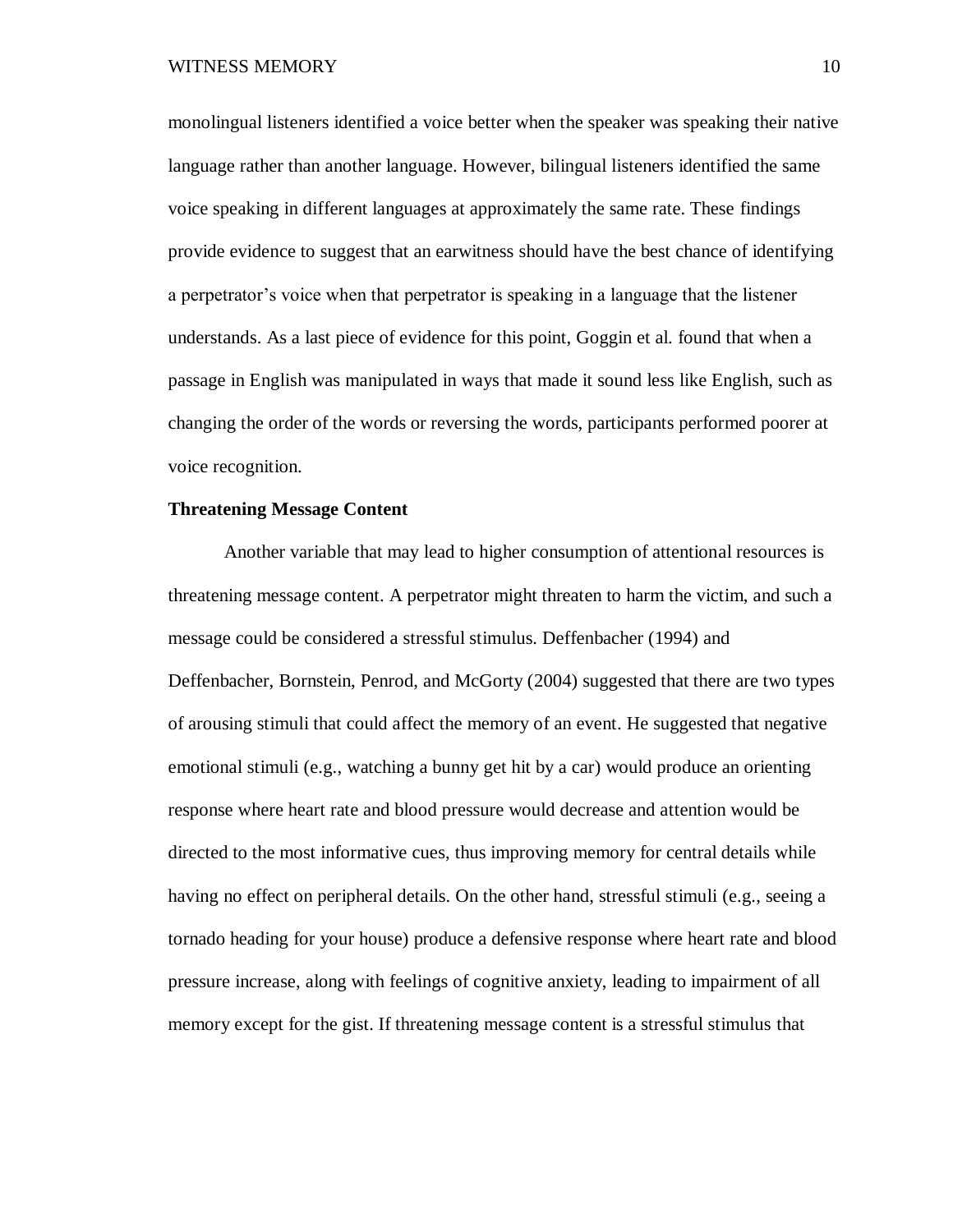consumes attentional resources from both the auditory and the general pool, then it should result in memory deficits for visual identification and recall tasks.

Likewise, Easterbrook (1959) suggested that as stress increases, people can attend to less information and therefore must allocate more attentional resources toward the most informative or useful pieces of information at the cost of other pieces. If a threatening message increases a witness's stress level, the witness would have to focus his or her attention on the information that is most important in the situation. Because the message contains instructions to avoid a potential threat, witnesses should primarily allocate attentional resources toward listening to and understanding the message rather than to encoding visual stimuli.

#### **Current Study**

This study was meant to be a conceptual replication of Pickel's (2009) study with slight variations in the actual design. The purpose was to determine whether or not a perpetrator's accent and threatening message content interfere with visual memory, as predicted by the multiple resource model of attention. Participants watched one of four versions of a scene in which they were asked to imagine themselves as the bank manager during a bank robbery. The perpetrator spoke with either a Midwestern or Serbian accent, and delivered a message either low or high in threat. After watching the video, witnesses were asked to recall the message content and physical description of the perpetrator. They were also asked to identify the perpetrator's voice and photo from within lineups.

#### **Predictions.**

*Memory for perpetrator's appearance.* Replicating Pickel's (2009) findings, witnesses who hear the foreign, compared to the Midwestern, accent should provide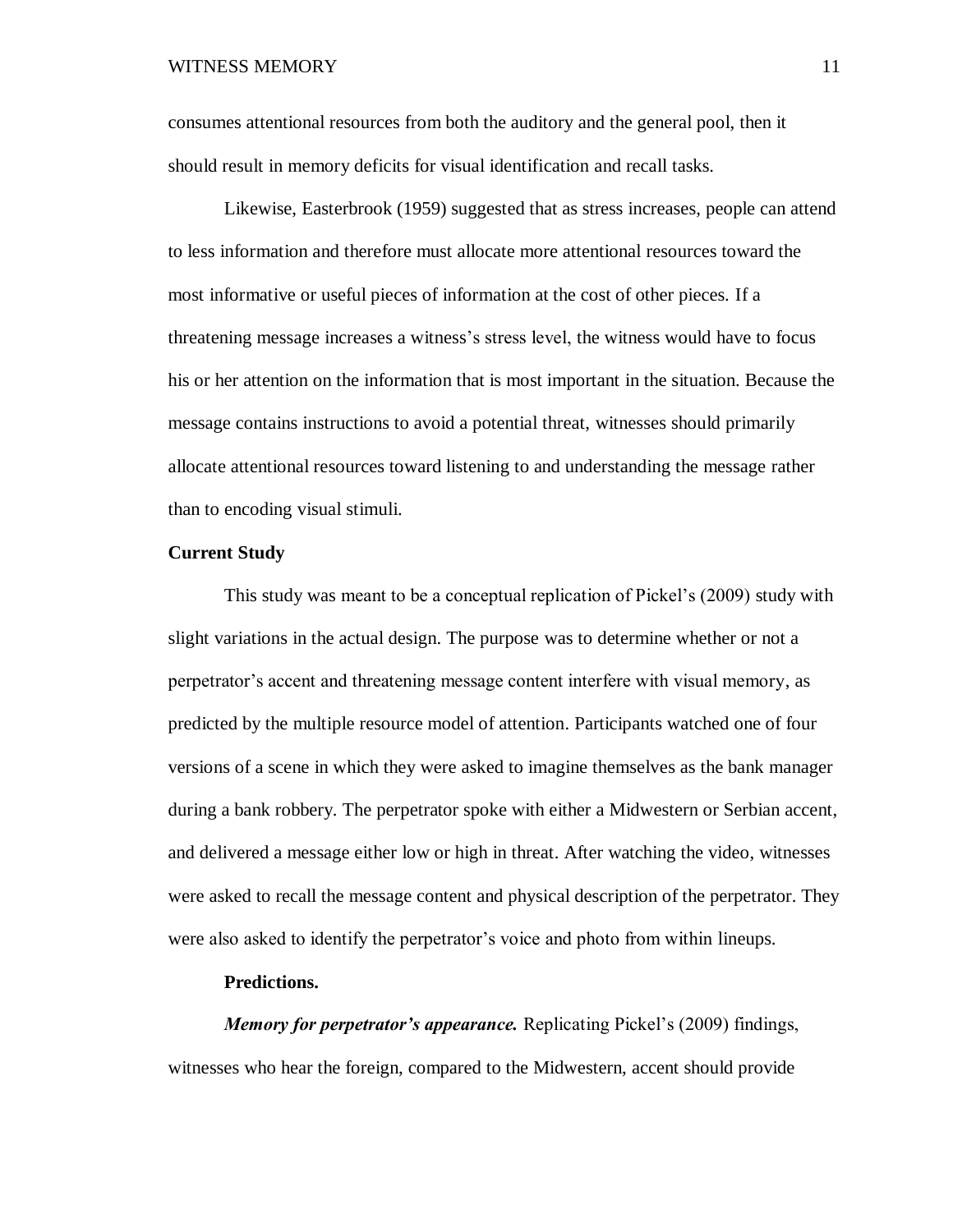fewer correct and more incorrect details because encoding a message spoken in a foreign accent is a more demanding task that should consume more attentional resources. Furthermore, witnesses who hear the message that is high rather than low in threat should provide fewer correct and more incorrect details because encoding threatening message content is also a more demanding auditory task that should consume more attentional resources.

*Photo lineup.* Although Pickel (2009) found no difference, witnesses who hear the Serbian, compared to the Midwestern, accent should be less likely to correctly identify the perpetrator. Similarly, witnesses who hear the high rather than low threat message should be less likely to correctly identify the perpetrator. Because the photo lineup was a recognition task rather than a recall task like the previous measure, this task is less sensitive to possible impairments. However, the multiple resource model predicts that, because the photo recognition task draws from visual memory, participants should show memory impairment when the auditory task is more difficult.

*Memory for message content.* The multiple resource model makes no clear prediction regarding whether accent or threatening content should have affected memory for message content. Because the auditory task is primary, any differences would not reflect cross-modal interference. However, Munro and Derwing (1995b) found that participants whose native language was English produced significantly more errors in transcriptions when listening to Mandarin speakers rather than English speakers. This may help to explain why Pickel (2009) found that accent did produce an affect on memory, which this study should also find.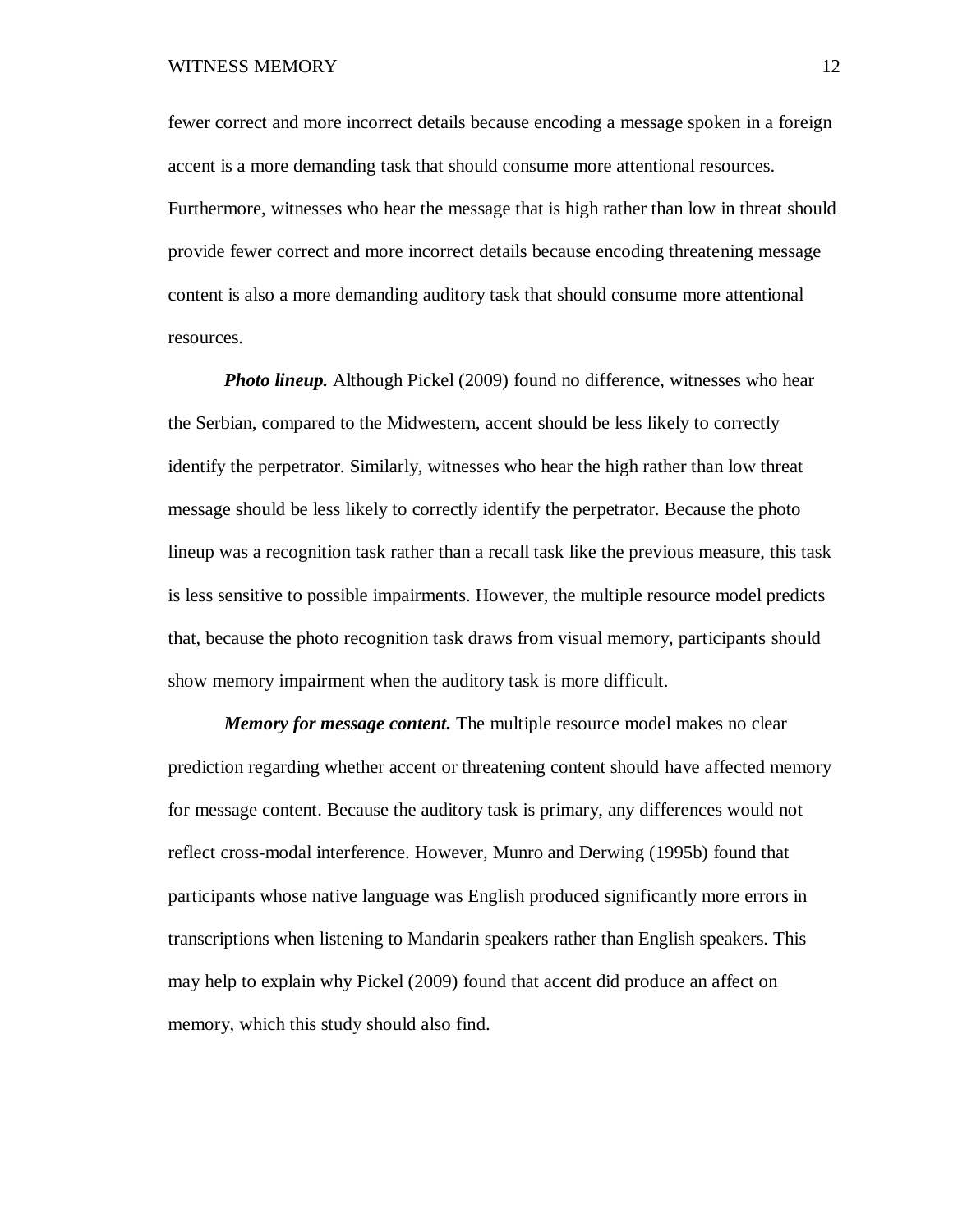*Voice lineup.* Based on Thompson's (1987) research, witnesses who hear the Serbian, compared to the Midwestern, accent should be less likely to correctly identify the perpetrator's voice because encoding occurred with a foreign accent rather than in their native language. This finding would also replicate Pickel's (2009) results.

#### **Method**

#### **Participants**

This study used 150 participants (32-41 per condition) from the introductory psychology subject pool at Ball State University. Five additional students participated in the study, but because they left entire sections of the questionnaire blank, their data were not included in the analysis. The participants' ages ranged from 18 to 55 years ( $M =$ 19.93, *SD* = 4.387). Ninety-two of them were female and 58 were male. One hundred and twenty-seven of the them indicated that they were White, 11 were Black, 2 were Asian, 1 was Latino, and 9 indicated "other." The pilot study used 68 participants (33-35 per condition). All participants were native English speakers from the Midwestern U.S., and none were fluent in Serbian or any related language.

#### **Procedure**

**Pilot study.** Previous research suggested that a speaker's accent could potentially activate a negative stereotype (Munro & Derwing, 1995b; Yarmey, 2007), which in turn could conceivably affect what observers notice and recall about the speaker. To ensure that attitudes toward the speakers were not different between the accent conditions, a pilot study was conducted. Participants were tested in groups of up to 10 students. They were assigned randomly to watch one of four videos (described in the following section) that showed a bank robber standing in the bank manager's office giving directions on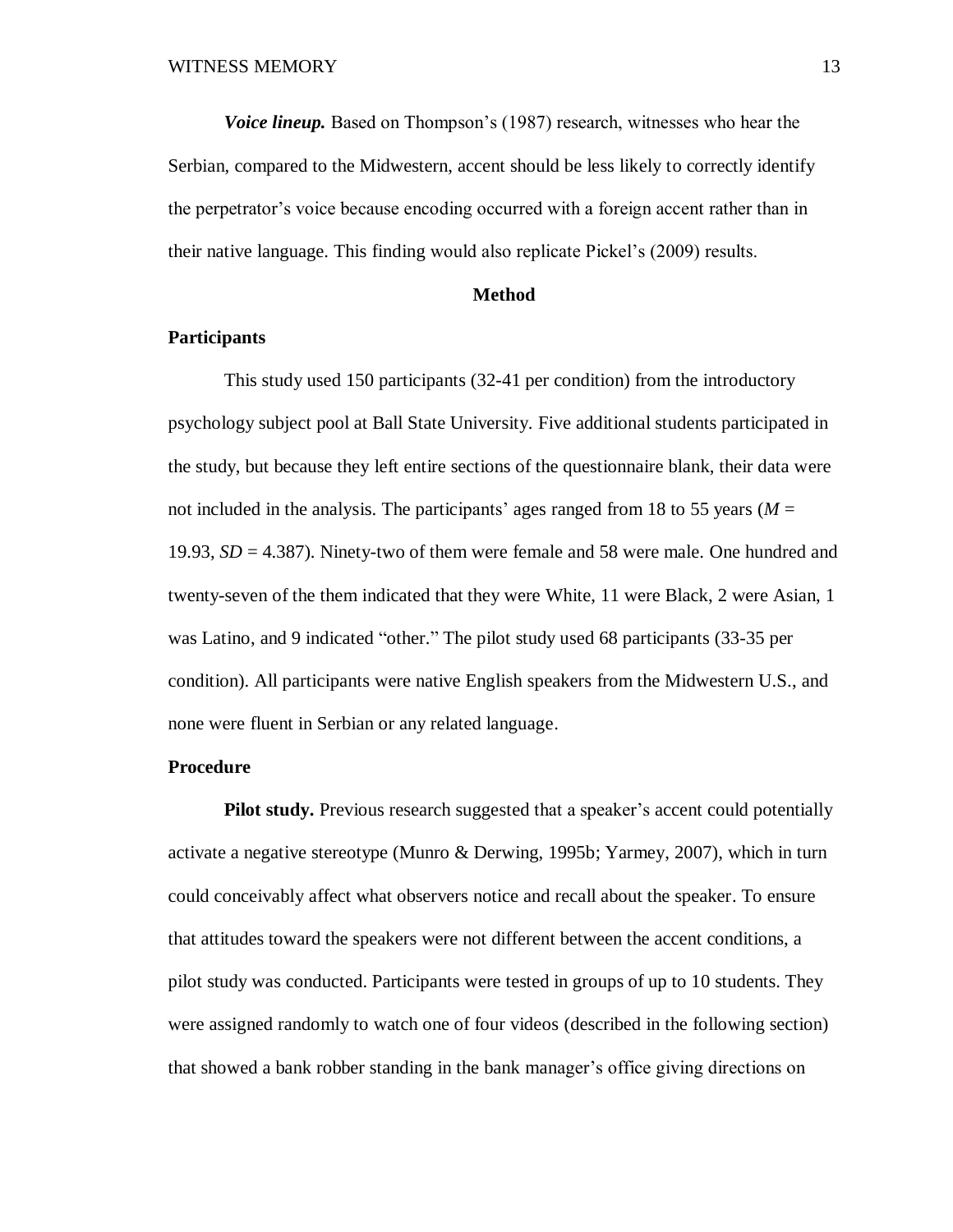how to hand over the bank's money. After watching, the participants completed a social distance measure (Winer, Bonner, Blaney, & Murray, 1981; see Appendix A) which revealed their attitudes toward the target. The measure was scored by summing the responses to the six items, with higher scores reflecting a more negative attitude.

A factorial ANOVA revealed no significant main effect of the accent used in the video ( $p = 0.15$ ). There was also not a significant interaction between the accent and level of threat  $(p = .88)$ . However, there was a significant main effect of the level of threat,  $F(1, 64) = 8.43$ ,  $p = .005$ , such that witnesses indicated a greater desire for social distance in the high threat condition.

**Main study.** Participants completed the experiment in groups of no larger than 10 students in a testing room that contains a television, DVD player, and desks. All of the desks had a clear view of the television and the volume on the television remained constant and sufficiently loud for anyone with normal hearing. Participants were asked to imagine themselves as a bank manager during a bank robbery. Before watching the video, the witnesses were told to pay close attention to the perpetrator's message because during a real robbery they would need to remember and follow his instructions. Each group of witnesses was randomly assigned to watch one of four approximately one minute long videos that depicted a bank robber standing in the bank manager's office and giving instructions about handing over the bank's money. The perpetrator was facing the camera throughout the video with only his torso, arms, and head visible. The only object in the frame other than the perpetrator was a cream colored wall. One independent variable was the bank robber's accent (Midwestern or Serbian). The other independent variable was the level of threat in the message content (high or low; see Appendix B).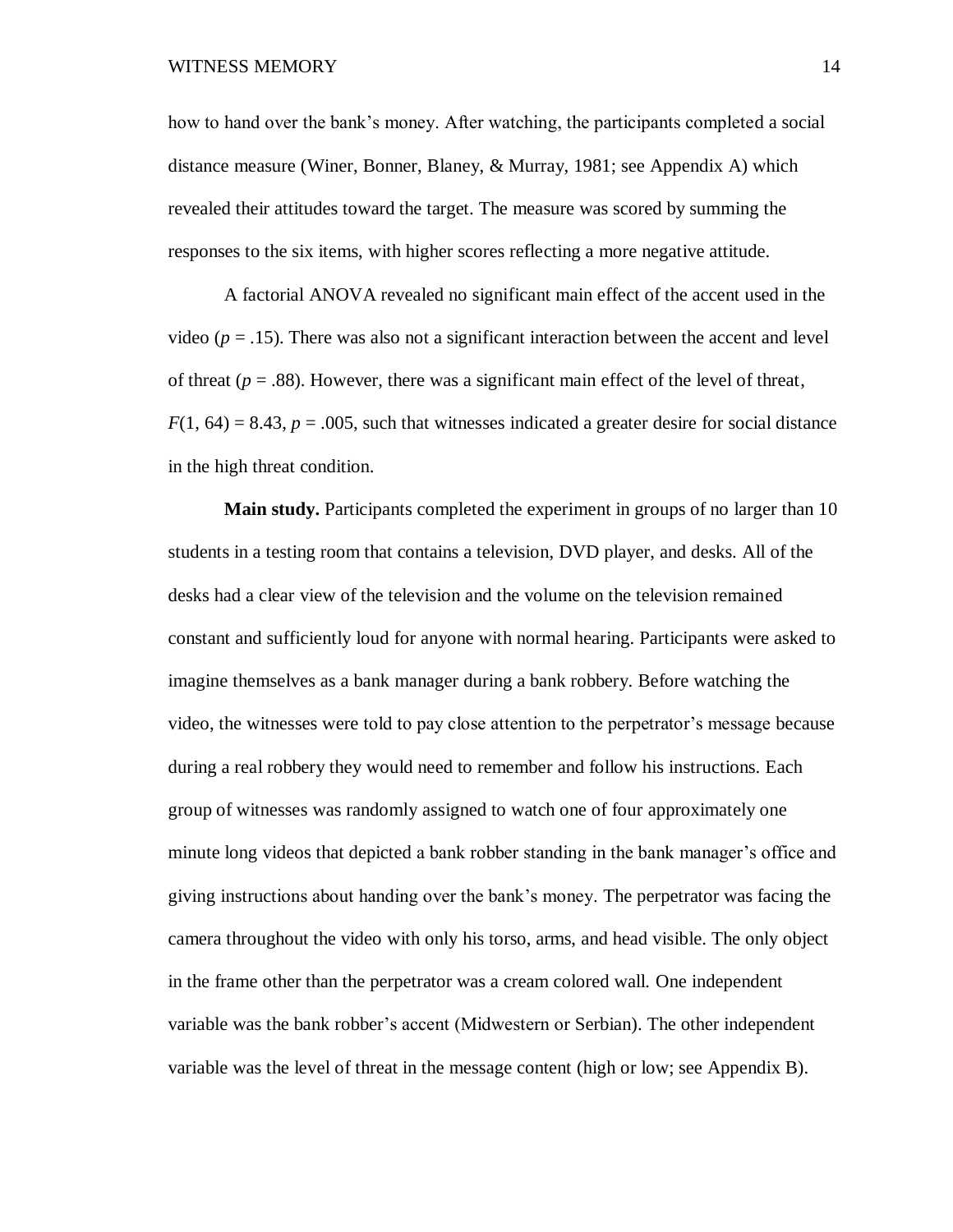After watching the video, witnesses were asked to fill out a questionnaire that assessed their memory for both the bank robber's message and appearance and collected demographics about each witness (see Appendix C). The questionnaire included a manipulation check for threat to make sure that there was a difference between the high and low threat messages. Witnesses responded to the question "How threatening are the robber's words?" using a 7-point Likert scale, with 1 being not at all threatening and 7 being very threatening.

After completing the questionnaire, witnesses were asked one at a time to move to the desk at the back of the room where the experimenter conducted a photo and voice lineup. For the photo lineup, witnesses were asked to identify the bank robber in a sixperson, target-present, simultaneous lineup. Witnesses were given the option of responding that the bank robber's photo was not present in the lineup. After making a selection, witnesses were asked to rate their level of confidence on a 7-point Likert scale, with 7 being extremely confident.

After the photo lineup, the witnesses were asked to complete a voice lineup. They put on headphones and listened to a six-person, target-present lineup with the voices in one of two randomly assigned orders. Each voice in the voice lineup repeated the same syllable (i.e., "ee") five times while trying to keep all other vocal characteristics, such as tone and volume, the same. The syllable used was chosen because it sounds the same regardless of the accent. After hearing all six voices, the witnesses were asked to identify one of the voices as the bank robber or indicated that his voice was not present. They also rated their level of confidence as with the photo lineup.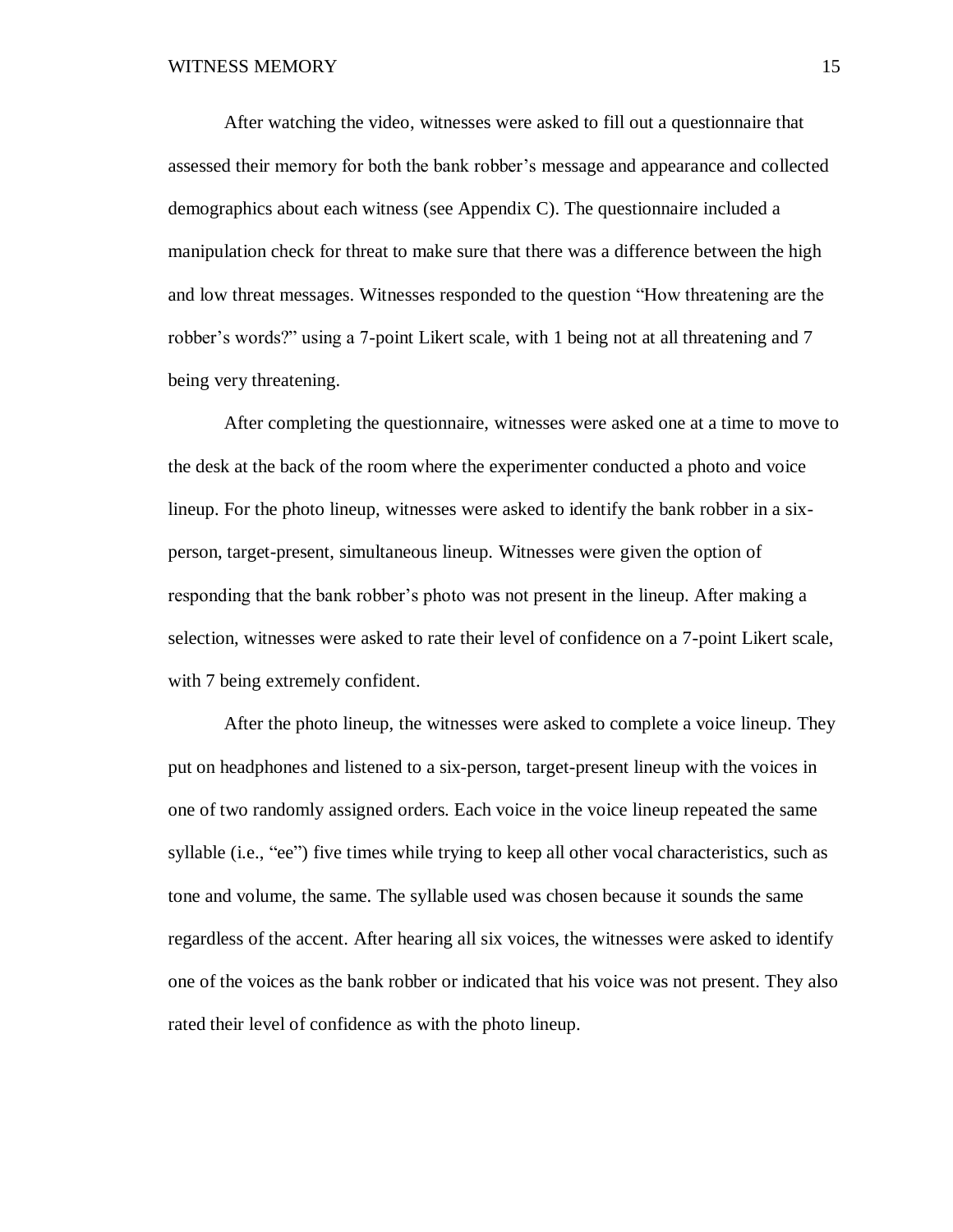#### **Results**

Except where noted, factorial ANOVAs were used to analyze all dependent variables described below.

#### **Threat Manipulation Check**

As expected, there was a significant difference between the levels of threat when witnesses were asked how threatening the perpetrator's words were,  $F(1, 146) = 28.22$ , *p* < .001), such that the high threat condition was rated as more threatening. Also, there was no main effect of accent ( $p = .82$ ) and no interaction ( $p = .25$ ).

#### **Memory for Perpetrator's Appearance**

Two independent coders blind to the conditions scored witnesses' memory for the statement and their memory for the perpetrator's appearance separately based on scoring keys that identified correct details. For example, in the section where witnesses were asked to write down what the perpetrator said, a witness could have written that he said he "had a gun". This detail would be counted as a correct detail. Any detail that was provided by a witness that was not on the scoring key was counted as incorrect. The coders then tallied the number of correct and incorrect details for each section to use in the analyses. The coders' interrater reliability was .96 for the perpetrator's statement  $(n = 1, 2, 3)$ 50) and .95 for the perpetrator's appearance  $(n = 50)$ .

Regarding the number of correct details that the witnesses provided about the perpetrator's appearance, there were significant main effects of both accent,  $F(1, 146) =$ 17.15,  $p < .001$ , and level of threat,  $F(1, 146) = 14.57$ ,  $p < .001$  (see Table 1). For accent, witnesses who heard the Midwestern accent provided more correct details as compared to the Serbian accent. For level of threat, witnesses who heard the low threat statement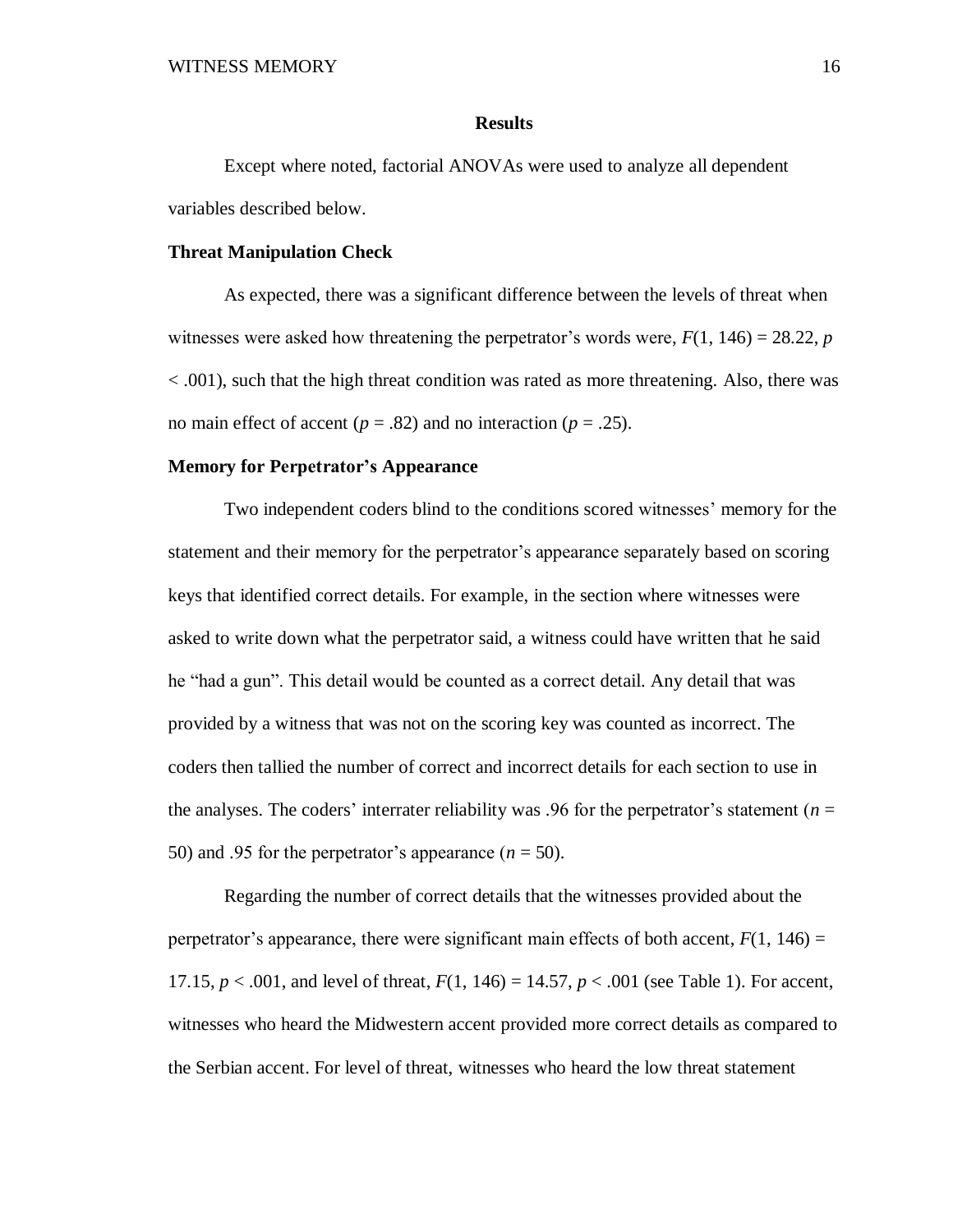provided more correct details compared to the high threat statement. There was not a significant interaction ( $p = .86$ ).

For the number of incorrect details about the perpetrator's appearance, again there were significant main effects of both accent,  $F(1, 146) = 12.62$ ,  $p = .001$ , and level of threat  $F(1, 146) = 10.14$ ,  $p = .002$ . For accent, witnesses who heard the Serbian accent provided more incorrect details compared to the Midwestern accent. For level of threat, witnesses who heard the high threat statement provided more incorrect details than with the low threat statement. There was also a marginally significant interaction,  $F = 3.36$ ,  $p$ = .069; level of threat had more of an effect on the number of incorrect details when the perpetrator's accent was Midwestern rather than Serbian.

| Table 1                                              |        |                                        |                       |                          |                       |                                  |            |                       |                           |            |                               |                                  |                       |                          |                       |
|------------------------------------------------------|--------|----------------------------------------|-----------------------|--------------------------|-----------------------|----------------------------------|------------|-----------------------|---------------------------|------------|-------------------------------|----------------------------------|-----------------------|--------------------------|-----------------------|
| Witnesses' Memory as a Function of Accent and Threat |        |                                        |                       |                          |                       |                                  |            |                       |                           |            |                               |                                  |                       |                          |                       |
|                                                      |        | Memory<br>for Perpetrator's Appearance |                       |                          | Photo Lineup          |                                  |            | Voice Lineup          |                           |            | Memory<br>for Message Content |                                  |                       |                          |                       |
|                                                      |        | <b>Correct Details</b>                 |                       | <b>Incorrect Details</b> |                       | Correct<br><b>Identification</b> | Confidence |                       | Correct<br>Identification | Confidence |                               | Proportion<br>of Correct Details |                       | <b>Incorrect Details</b> |                       |
| Accent                                               | Threat | Mean                                   | Standard<br>Deviation | Mean                     | Standard<br>Deviation | Percentage                       | Mean       | Standard<br>Deviation | Percentage                | Mean       | Standard<br>Deviation         | Mean                             | Standard<br>Deviation | Mean                     | Standard<br>Deviation |
| Midwest                                              | Low    | 19.10                                  | 4.23                  | 4.37                     | 1.96                  | 26.83                            | 4.15       | 1.15                  | 17.07                     | 4.22       | 1.33                          | 0.46                             | 0.10                  | 1.39                     | 1.16                  |
|                                                      | High   | 16.78                                  | 4.45                  | 6.75                     | 3.22                  | 21.88                            | 4.16       | 1.08                  | 15.63                     | 4.31       | 1.15                          | 0.36                             | 0.08                  | 2.94                     | 1.83                  |
|                                                      | Total  | 18.08                                  | 4.45                  | 5.41                     | 2.83                  | 24.66                            | 4.15       | 1.11                  | 16.44                     | 4.26       | 1.25                          | 0.42                             | 0.10                  | 2.07                     | 1.67                  |
| Serbian                                              | Low    | 16.58                                  | 3.55                  | 6.93                     | 2.72                  | 32.50                            | 4.10       | 1.19                  | 7.50                      | 4.23       | 1.27                          | 0.42                             | 0.10                  | 2.48                     | 1.68                  |
|                                                      | High   | 14.03                                  | 3.25                  | 7.57                     | 3.58                  | 37.84                            | 4.51       | 1.19                  | 5.41                      | 4.43       | 1.12                          | 0.33                             | 0.06                  | 3.05                     | 1.79                  |
|                                                      | Total  | 15.35                                  | 3.62                  | 7.23                     | 3.16                  | 35.06                            | 4.30       | 1.20                  | 6.49                      | 4.32       | 1.20                          | 0.38                             | 0.09                  | 2.75                     | 1.75                  |
| Total                                                | Low    | 17.85                                  | 4.09                  | 5.63                     | 2.68                  | 29.63                            | 4.12       | 1.17                  | 12.35                     | 4.22       | 1.29                          | 0.44                             | 0.10                  | 1.93                     | 1.53                  |
|                                                      | High   | 15.30                                  | 4.07                  | 7.19                     | 3.42                  | 30.43                            | 4.35       | 1.15                  | 10.14                     | 4.38       | 1.13                          | 0.34                             | 0.07                  | 3.00                     | 1.80                  |
|                                                      | Total  | 16.68                                  | 4.26                  | 6.35                     | 3.13                  | 30.00                            | 4.23       | 1.16                  | 11.33                     | 4.29       | 1.22                          | 0.40                             | 0.10                  | 2.42                     | 1.74                  |

#### **Photo Lineup**

A loglinear analysis indicated there were no significant main effects of accent (*p*  = .16) or level of threat (*p* = .96) and no interaction (*p* = .49) for the accuracy of the photo identification. Likewise, a factorial ANOVA did not reveal any significant main effects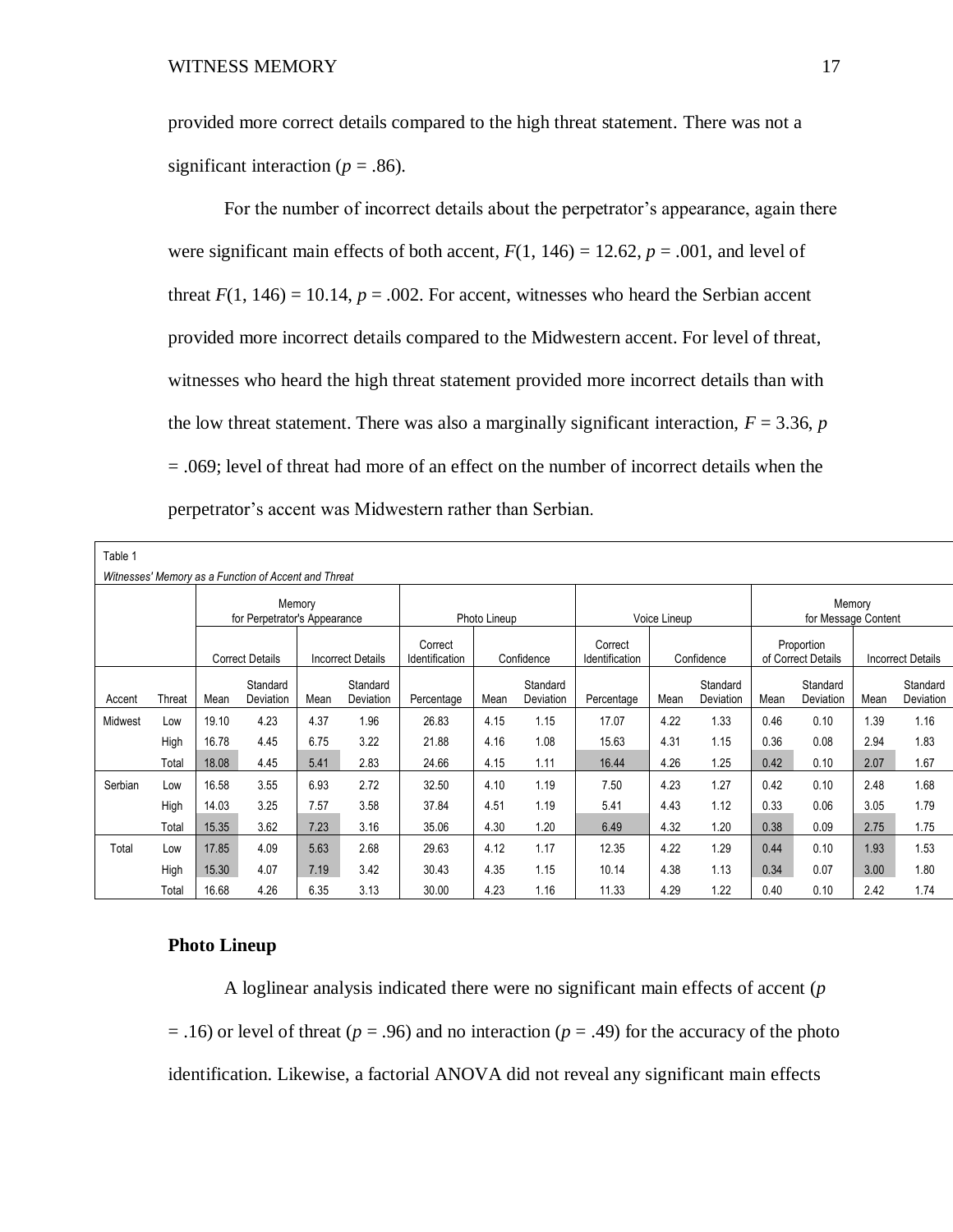of accent ( $p = .415$ ) or level of threat ( $p = .27$ ) and no interaction ( $p = .29$ ) for reported confidence in the photo selection.

#### **Voice lineup**

A loglinear analysis showed a marginally significant main effect of accent,  $\chi^2$  = 3.72,  $p = 0.05$ . Witnesses who heard the perpetrator with a Midwestern accent were more likely to make a correct identification than witnesses who heard the Serbian accent. There was no significant main effect of level of threat ( $p = .73$ ) and no interaction ( $p = .83$ ) for the accuracy of the voice identification. Likewise, a factorial ANOVA did not reveal any significant main effects of accent ( $p = .76$ ) or level of threat ( $p = .46$ ) and no interaction  $(p = .78)$  for reported confidence in the voice selection.

#### **Memory for Message Content**

Because the witnesses heard slightly different statements based on the level of threat, I needed to compensate for the high threat condition having more correct details that could be provided (96) than the low threat condition (78). To do so, I took the number of correct details provided by each witness and divided by the maximum number of correct details that could have been provided based on the level of threat condition. I then used this proportion of correct details in the analysis. For the proportion of correct details reported about the perpetrator's statement, there were significant main effects of both accent,  $F(1, 146) = 5.55$ ,  $p = .02$ , and level of threat,  $F(1, 146) = 42.29$ ,  $p < .001$ . For accent, witnesses who heard the Midwestern accent provided a higher proportion of correct details as compared to those who heard the Serbian accent. For level of threat, witnesses who heard the low threat statement provided a higher proportion of correct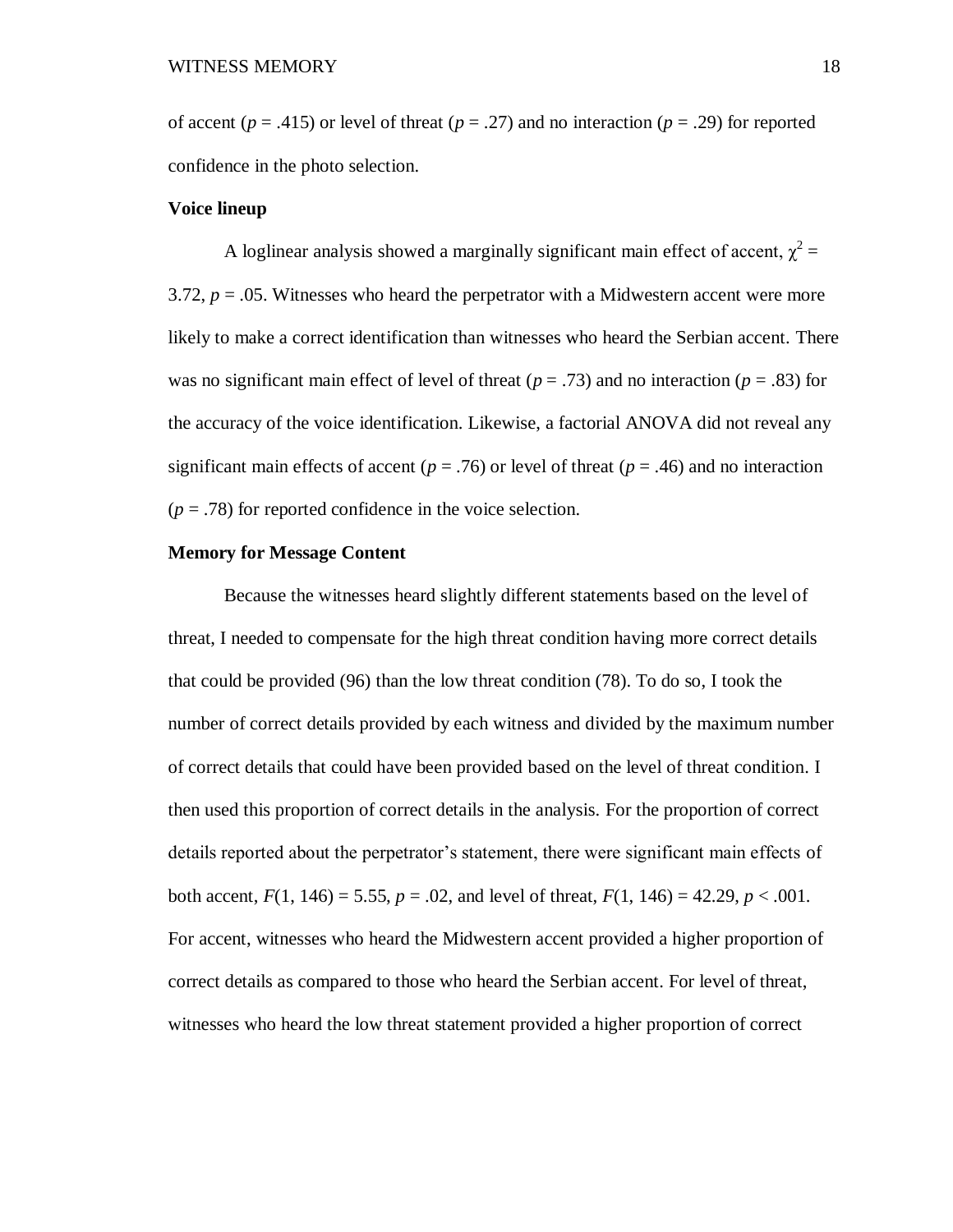details than those who heard the high threat statement. There was no significant interaction ( $p = .52$ ).

For the number of incorrect details reported about the perpetrator's statement, there were main effects of both accent,  $F(1, 146) = 5.1$ ,  $p = .03$ , and level of threat,  $F(1, 146) = 5.1$  $146$ ) = 15.99,  $p < .001$ . For accent, witnesses who heard the Serbian accent provided more incorrect details than those who heard the Midwestern accent. For level of threat, witnesses who heard the high threat statement provided more incorrect details as compared to the low threat statement. Again, there was no significant interaction ( $p =$ .07).

#### **Discussion**

The results of the pilot study showed that the Serbian accent could be used to test auditory interference on visual memory without tapping negative stereotypes about the perpetrator that were due simply to his accent. Furthermore, the threat manipulation check verified that the high threat statement was actually considered more threatening by the witnesses than the low threat statement. One interesting finding from the social distance measure is that witnesses indicated wanting greater social distance from the perpetrator when he said the higher threat statement. This finding may simply reflect a successful threat manipulation.

In regards to the main study, the results replicated several of Pickel's (2009) findings. Perhaps the most important is that this study found significant differences based on accent and level of threat for the number of correct and incorrect details that the witnesses provided about the perpetrator's appearance. These results show direct support for the multiple resource model of attention. When the auditory task was more difficult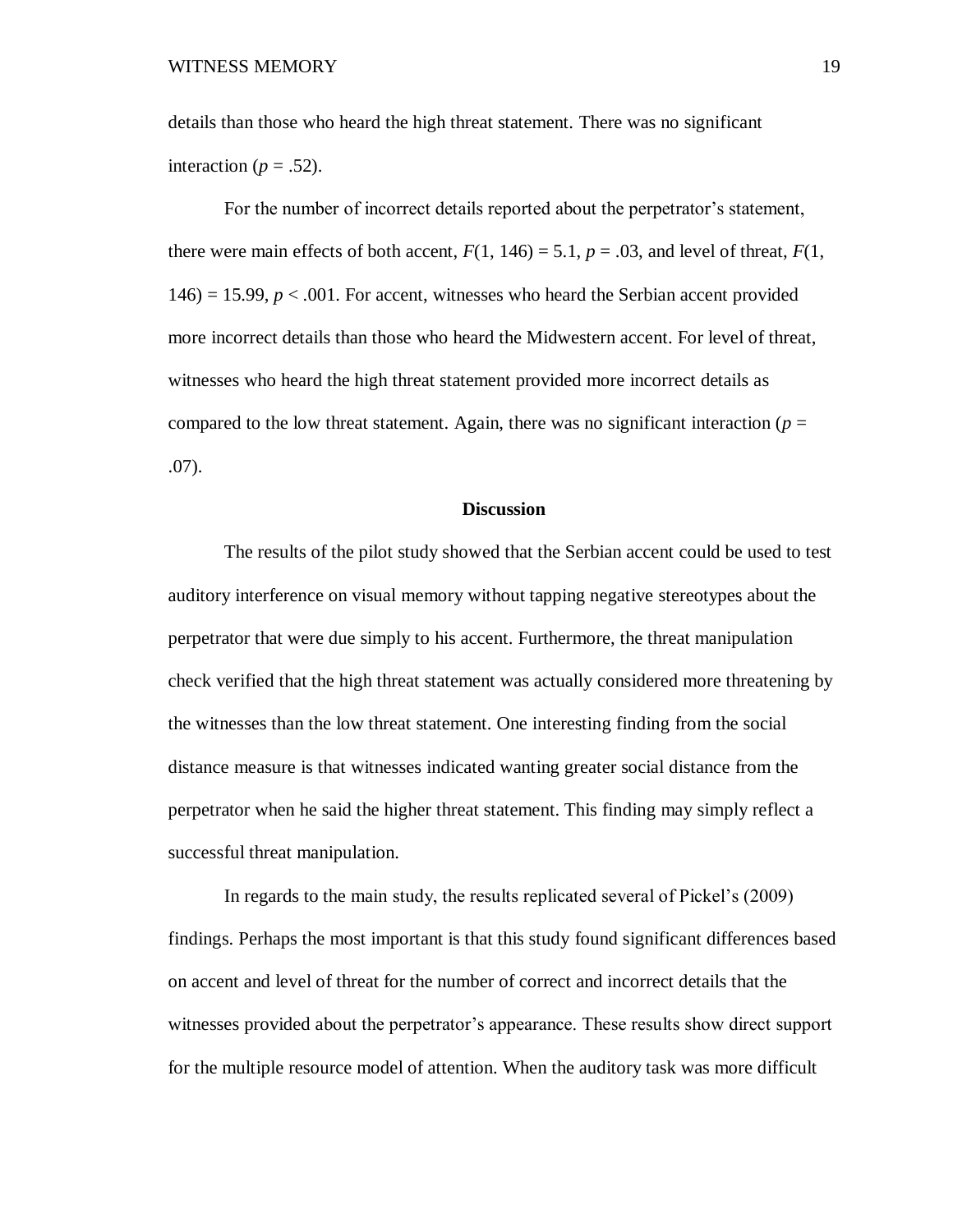(i.e., Serbian accent), the witnesses provided fewer correct and more incorrect details about the perpetrator's appearance. This was the predicted result because past research has suggested that foreign accents are harder to understand and require more effort to comprehend (Bent & Bradlow, 2003; Munro & Derwing, 1995a; Munro & Derwing, 1995b). Witnesses who heard the statement with the Serbian accent had to use more attentional resources to encode this auditory information; thus there were fewer attentional resources available to encode visual information about the perpetrator.

The witnesses also provided fewer correct and more incorrect details about the perpetrator's appearance when they heard the high threat statement as compared to the low threat statement. Again, this was the predicted result because the high threat statement should have led to a relatively higher level of stress or arousal which would have resulted in witnesses focusing more attentional resources on encoding auditory information at the expense of visual information. If the witnesses' levels of stress or arousal got high enough, their overall amount of available attentional resources could have been reduced, therefore leaving fewer resources to encode any information as compared to those witnesses who heard the low threat statement (Deffenbacher, 1994; Deffenbacher et al., 2004; Easterbrook, 1959).

On the other hand, the photo lineup did not produce any significant results, which also replicates Pickel (2009). The multiple resource model predicted that this visual task could be impaired by difficult auditory tasks. However, as it was pointed out before, a photo lineup is a recognition task rather than a recall task like the one used for the perpetrator's appearance and tends to be a less sensitive measure of visual memory.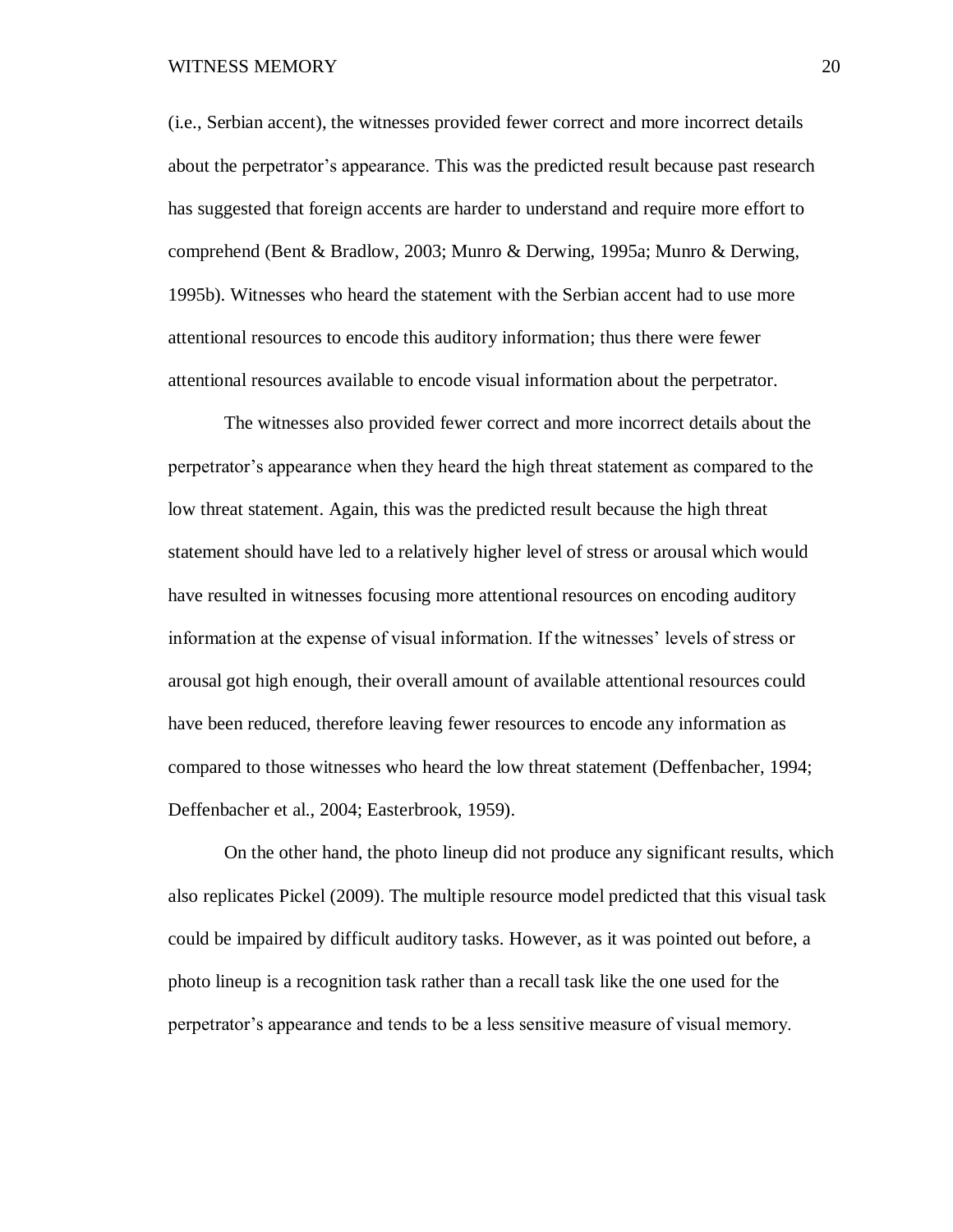For the voice lineup, I found a marginally significant main effect of accent, which again replicates Pickel's (2009) study and supports Thompson's (1987). In both of these studies, subjects were less likely to correctly identify a voice in a lineup when the voice was encoded in the subject's native language with a foreign accent than if there was no accent. In the present study, when the witnesses heard the statement spoken with a Serbian accent, they were less likely to correctly identify the perpetrator's voice in the voice lineup than those witnesses who heard the statement spoken with a Midwestern accent.

In addition, for both the photo lineup and voice lineup, the witnesses' confidence in their selection was not significantly related to accent or level of threat. This is not really surprising due to general trends in the eyewitness literature that suggests that confidence can be influenced by a number of factors other than accuracy. However, it did seem possible that accent could affect confidence ratings for the voice lineup because witnesses may feel that they would have recognized an accented voice in the lineup. Unfortunately, this result was not found in this study, but may warrant further research.

Although the measure of memory for message content is not relevant to the multiple resource model, it does provide interesting information about different types of tasks within the same mode. Witnesses who heard the Serbian accent provided a lower proportion of correct details and more incorrect details about the perpetrator's statement than the witnesses who heard the Midwestern accent, which replicates Pickel's (2009) findings. This result also shows support for Munro and Derwing's (1995b) findings, in that people who try to transcribe what was said by a person with an accent will have a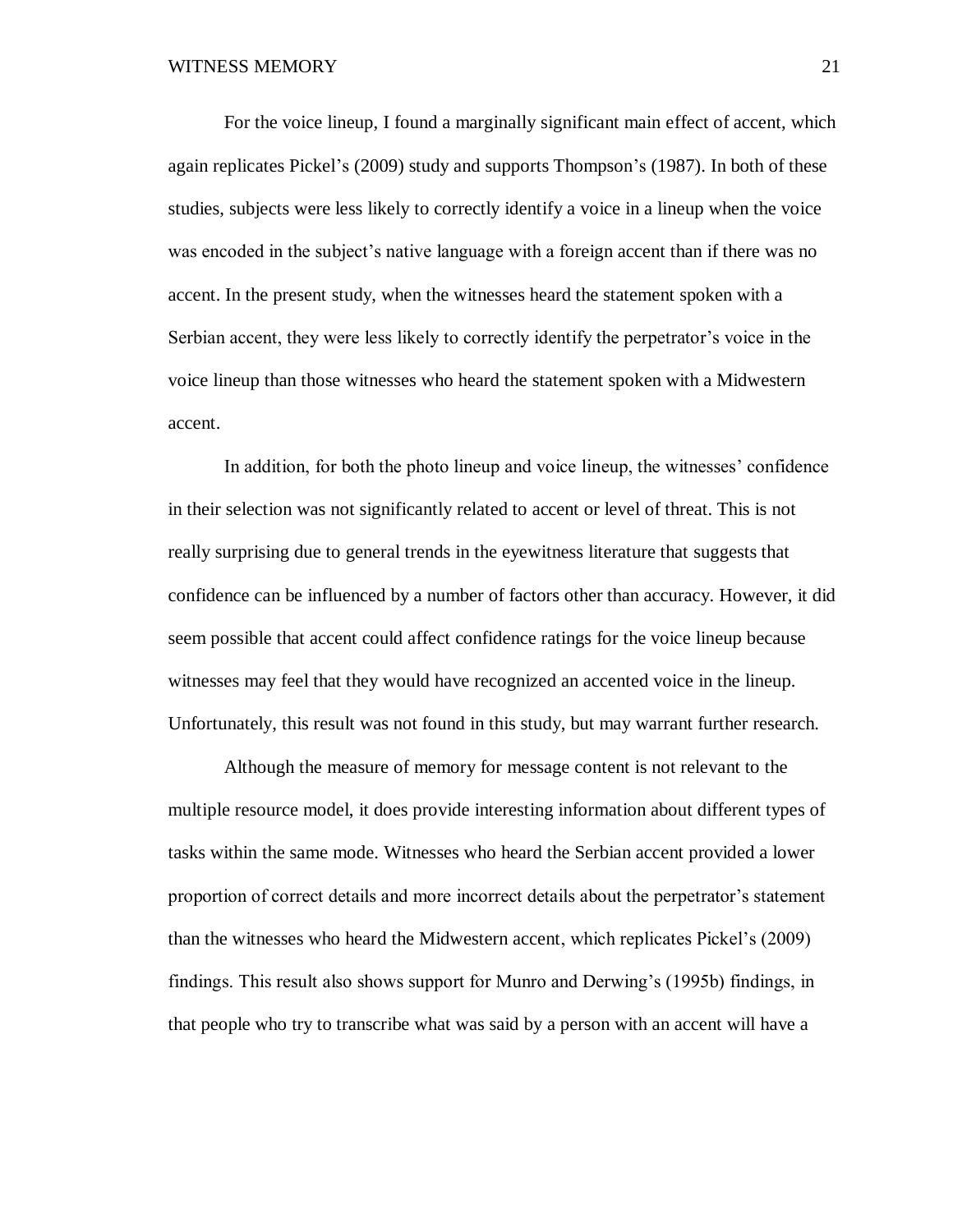more difficult time and will be less accurate than people who have heard a person without an accent.

Based on the results of the memory for the perpetrator's appearance, witnesses seem to have allocated more attentional resources toward encoding auditory information at the expense of encoding visual information. However, across different conditions the auditory information was not encoded with the same degree of accuracy. Witnesses who heard the Midwestern accent performed better on the auditory recall task than those witnesses who heard the Serbian accent. These findings definitely suggest that accented speech is more difficult to understand and requires more effort and resources to encode. However, even if witnesses listening to the message spoken with a Serbian accent allocate extra attentional resources to processing that message, it appears that they are unable to maintain the same level of performance achieved by witnesses in the Midwestern accent condition.

One new and interesting finding for this study is that witnesses who heard a high threat statement provided a lower proportion of correct details and more incorrect details about the perpetrator's statement than witnesses who heard the low threat statement. This finding may reflect increased levels of arousal (Deffenbacher, 1994; Deffenbacher et al., 2004) or increased levels of stress (Easterbrook, 1959) that led to impairments in encoding or processing of information related to the perpetrator and the situation due to this threatening stimulus. As stress increases and attentional capacity decreases, witnesses should focus on those details that are most important. In this case, perhaps witnesses focused on only parts of the perpetrator's statement because of the high threat level.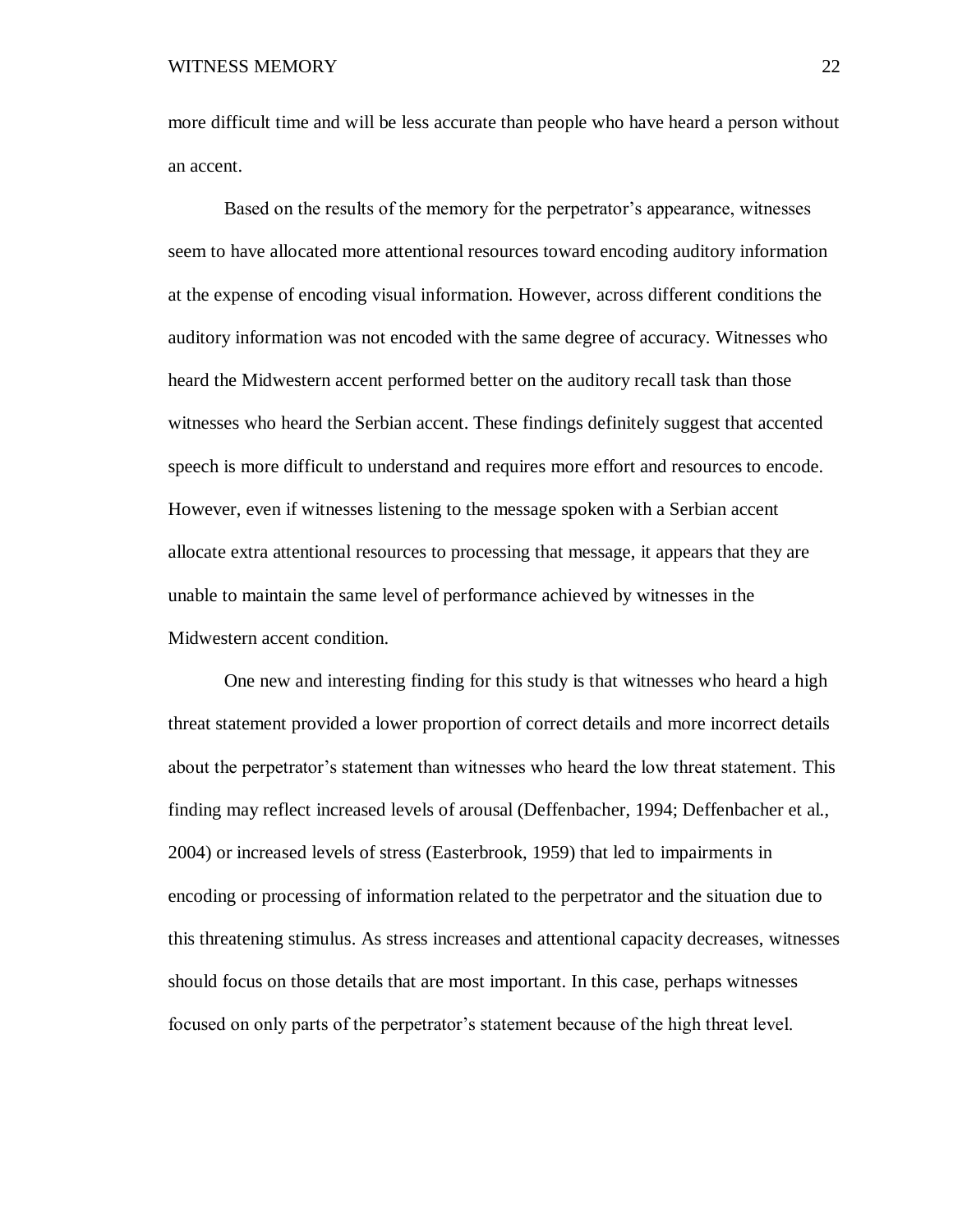Levels of stress and arousal may not have increased as much for witnesses who heard the low threat statement, thus allowing them to focus on more of the statement.

In the end, this study provides support for the multiple resource model of attention in eyewitness memory and evidence that difficult auditory tasks can interfere with visual memory. Specifically, a perpetrator speaking with a foreign accent or making a high threat statement may impair visual memory, thus leading to less accurate descriptions being provided. This is a particularly important finding because of the growing number of immigrants and tourists that come to not only the United States, but to every other country in the world as well. Within any particular country, crimes occur on a daily basis. It is completely possible that when a crime is committed, the perpetrator and the witnesses will have different accents, which as this study shows could lead to poorer memory for details about the perpetrator. At the same time, several different types of crimes require that the perpetrator give orders to the victims, which often tend to be threatening in nature. Again, this study suggests that these threatening orders could result in poorer memory for the perpetrator.

It may be counterintuitive that auditory information can interfere with visual memory. Therefore, it is extremely important for crime investigators to be aware of this potential interference and consider its influence when judging the accuracy and usefulness of eyewitness statements. When collecting statements and descriptions from witnesses, crime investigators need to be aware of whether the perpetrator said anything to the witness during the crime. They need to ask not only what was said, but also how the perpetrator said it. Specifically, crime investigators need to ask whether the perpetrator spoke with what the witness would consider an accent. They also need to ask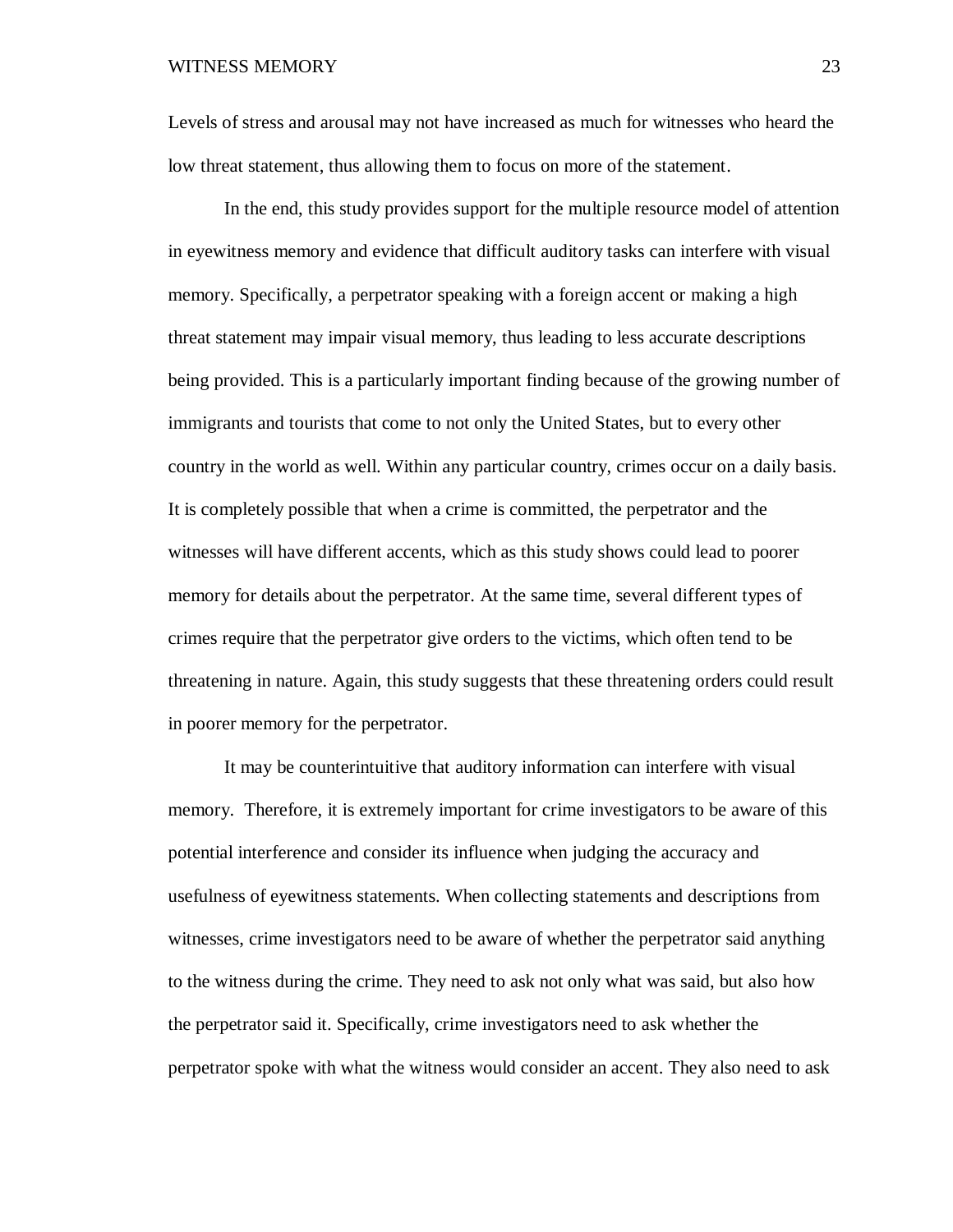#### WITNESS MEMORY 24

if the witnesses felt like they had trouble understanding what the perpetrator was saying. Both of these factors could contribute to visual memory being impaired, which crime investigators need to take into account when considering the accuracy of the statement.

Crime investigators also need to ask whether the perpetrator made any statements that the witness considered threatening. As the present study showed, threatening statements can also interfere with visual memory. If the witness reports remembering threatening statements, then crime investigators should be aware that this could lead to less accurate visual descriptions of the perpetrator. These inaccuracies may force crime investigators to consider more information from the crime scene than just simply a description from the witness.

One important point to make is that this study reflects the memory for a witness who is directly involved in the crime. In order for the auditory task to be considered the primary task, the witness must be motivated to listen carefully to and encode what the perpetrator is saying. The motivation may be due to any number of things, but one possibility is that the witness is directly affected by what the perpetrator is saying. It is possible that a witness who is simply a bystander will not be as concerned with what the perpetrator is saying but instead will focus on where the perpetrator is and what that person is doing, which are both pieces of visual information. Whether or not there is a significant difference between victim and bystander witnesses is one area that needs further research. Past studies have produced mixed results with some finding no difference between victim and bystander witnesses (Behrman & Davey, 2001; Hosch & Cooper, 1982; Hosch, Leippe, Marchioni, & Cooper, 1984) while others have found that victim witnesses tend to have more accurate memory about the perpetrator than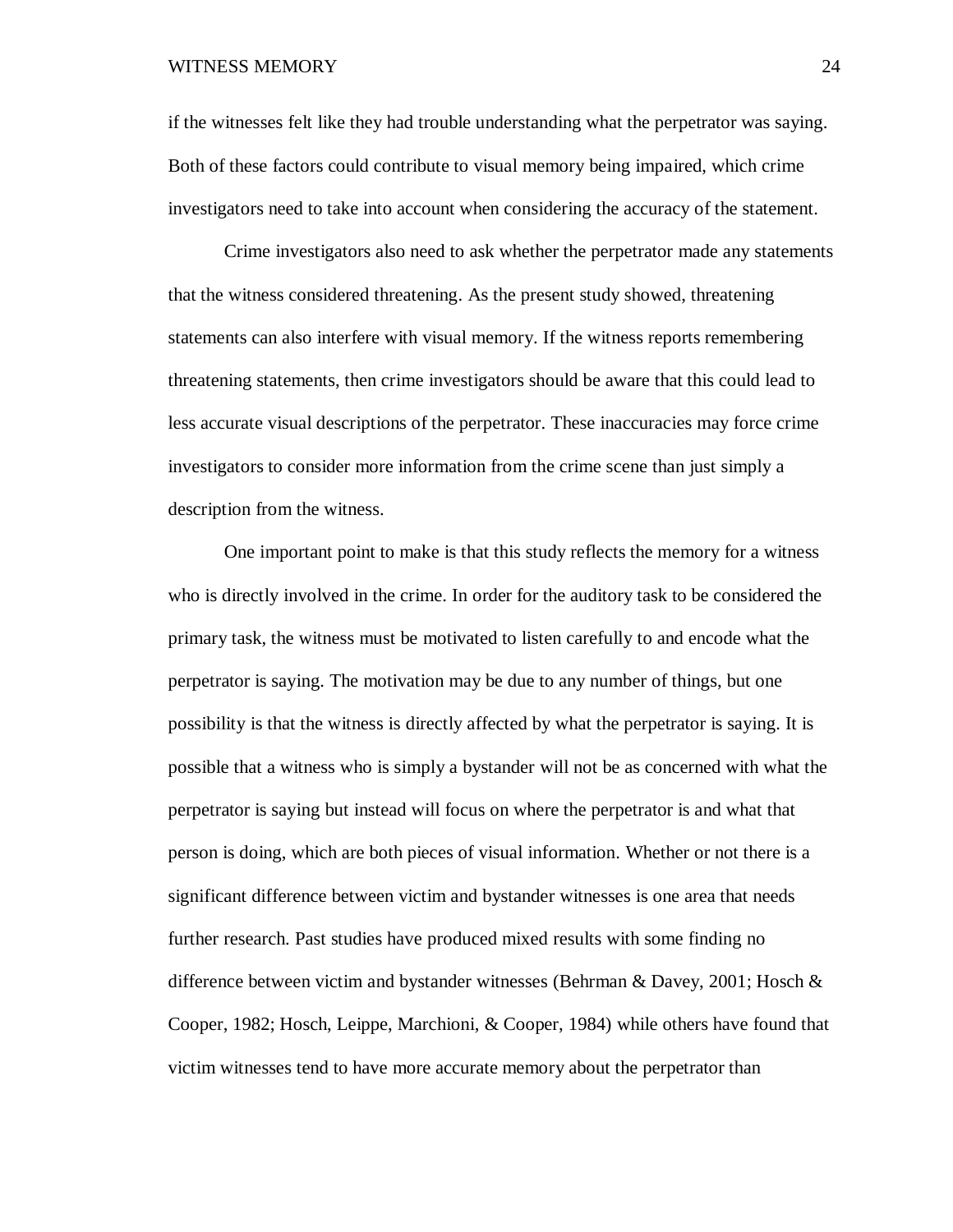bystanders (Christianson & Hübinette, 1993; Hosch & Bothwell, 1990). However, these past studies have focused on encoding and reporting primarily visual information about a perpetrator. Future research needs to consider whether or not including auditory information in addition to visual information leads to differences in the memory reports of victim versus bystander witnesses. Investigators need to clarify whether the witness was a victim or a bystander. The present results suggest that, if the witness was a victim, then they definitely need to take into account how details about the auditory task could interfere with the witness's visual memory.

#### **Limitations**

One limitation of this study is that it only considered one particular foreign accent in relation to a population whose native accent is Midwestern. Based on this study, we know that people who hear a speaker with a Serbian accent when they typically hear only Midwestern accents will have more difficulty understanding and comprehending what the person is saying. We also know that the same results occur when the speaker has an Irish accent (Pickel, 2009). If the listener is focused on trying to understand what the speaker is saying, then he or she will have fewer attentional resources to use to encode visual information and will therefore be less likely to remember details about what the speaker looked like. However, we do not know if all foreign accents will lead to the same results. It may be possible that some foreign accents are easier or harder for people to understand. Maybe a Chinese accent makes a speaker harder to understand than a Serbian accent because of the differences in phonemes in each language. We also do not know if witnesses with native accents other than Midwestern would also have as much difficulty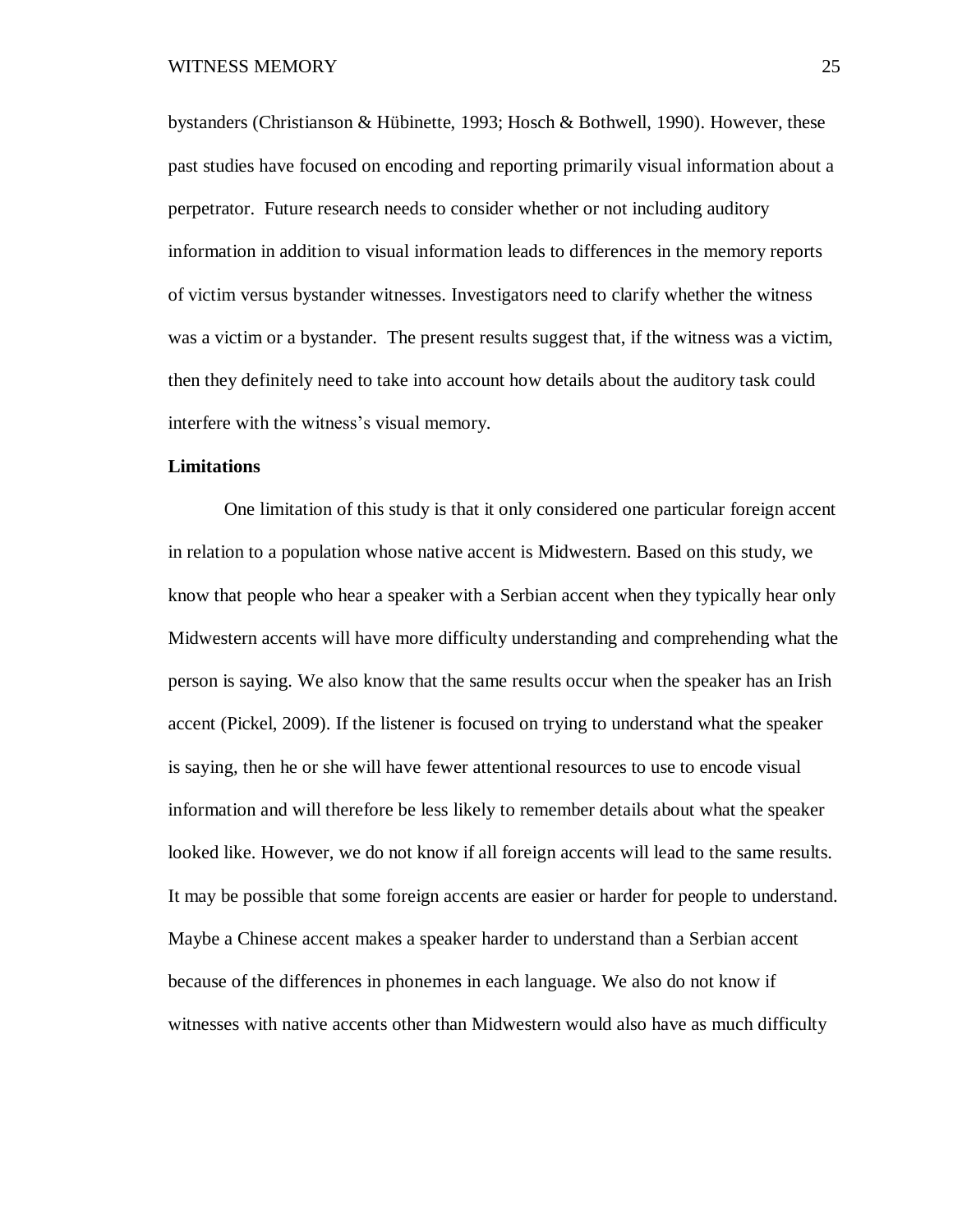with a Serbian accent. Perhaps it is easier or harder for a person with a Southern United States accent to understand a person with a Serbian accent.

Another limitation is that the witnesses were asked to watch a video portraying a bank robbery in which they imagined they were the bank manager. Just in regards to the level of threat, it seems likely that a bank manager physically placed into the scene portrayed in the video would have a more acute experience of that threat. We would be more likely to see higher levels of stress or arousal in response to that threat. The present results indicate that a highly threatening statement spoken by a perpetrator leads to poorer visual memory for the bank robber. But we do not know whether we would see an even larger difference between the high and low threat statements if the robbery was real. The results of this study may have been compressed because we could only expose witnesses to an imagined threat, rather than exposing them to an actual threat.

#### **Future Research**

Even though there are some limitations to the generalizability of this study's results, this study does lend itself well to several paths of future research. First, researchers need to consider different combinations of accents to see if some lead to better understanding than others. For instance, maybe a listener with a native Midwestern accent has an easier time understanding a speaker with a Southern accent than a one with a German accent. At the same time, crimes do not happen only in the United States, so considering different combinations of accents from other countries would be very useful as well. Perhaps a listener with a native French accent has an easier time understanding a speaker with a Spanish accent than one with a Japanese accent. The main reason for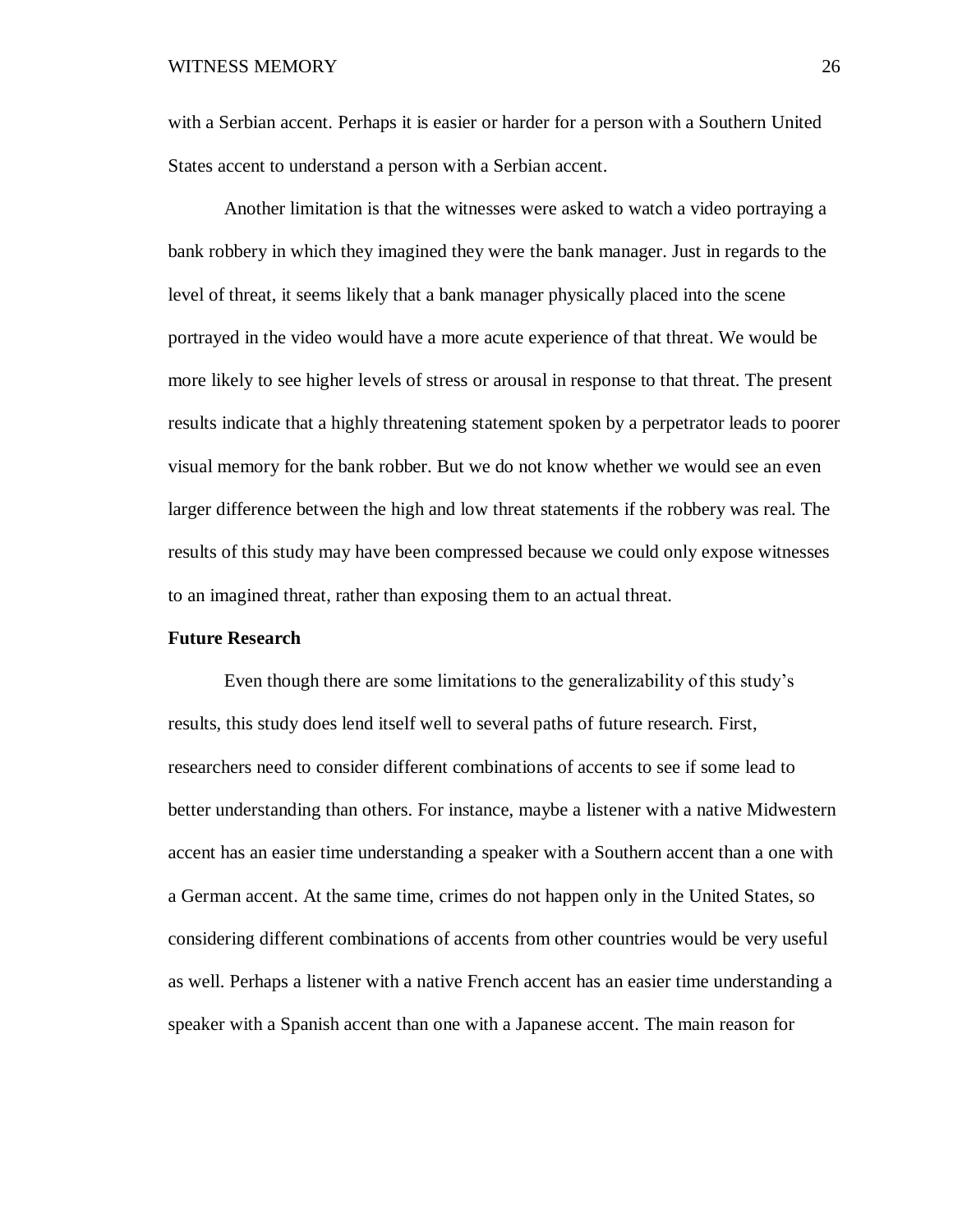testing these combinations is because we may find varying levels of impairment for visual memory based on the difficulty of understanding between two different accents.

Second, researchers should consider what other factors related to a perpetrator's statement could make the auditory task more difficult, and thus impair encoding of visual information. One possibility is characteristics of the perpetrator's voice such as tone or volume. When a person talks very quietly, it may require the listener to use more effort to listen to and understand what the person is saying than if the speaker simply spoke at a normal level. Another possibility is background noise that is either distracting or interferes with the listener's ability to hear the perpetrator. It may be possible that something like a loud siren is enough to draw more of a person's attention to that auditory information at the expense of the perpetrator's visual information.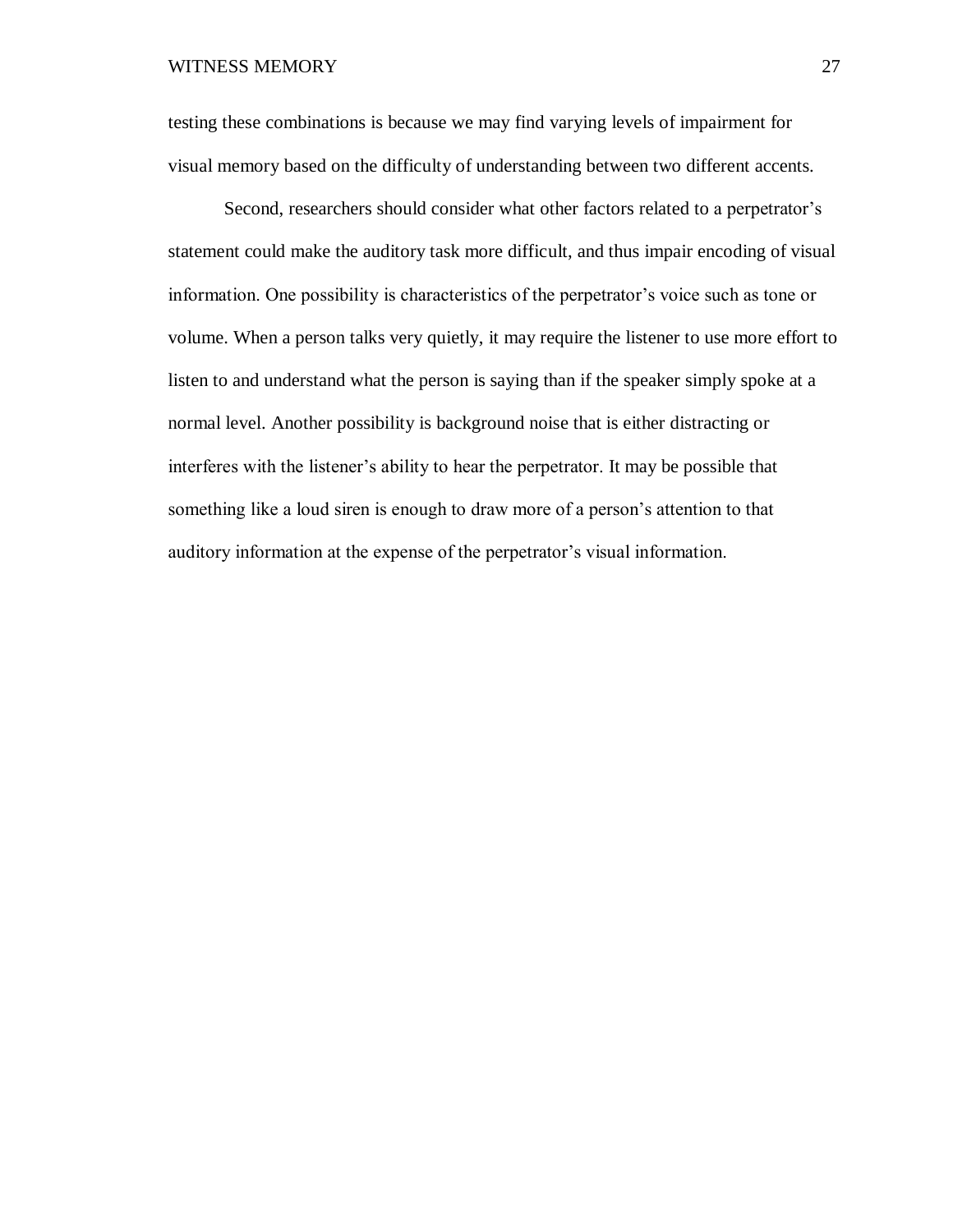#### **References**

- Behrman, B. W., & Davey, S. L. (2001). Eyewitness identification in actual criminal cases: An archival analysis. *Law and Human Behavior, 25,* 475-491.
- Bent, T., & Bradlow, A. R. (2003). The interlanguage speech intelligibility benefit. *Journal of the Acoustical Society of America, 114,* 1600-1610.

Christianson, S. Å., & Hübinette, B. (1993). Hands up! A study of witnesses' emotional reactions and memories associated with bank robberies. *Applied Cognitive Psychology, 7,* 365-379.

- Deffenbacher, K. A. (1994). Effects of arousal on everyday memory. *Human Performance, 7,* 141-161.
- Deffenbacher, K. A., Bornstein, B. H., Penrod, S. D., & McGorty, E. K. (2004). A metaanalytic review of the effects of high stress on eyewitness memory. *Law and Human Behavior, 28*, 687-706.
- Easterbrook, J. A. (1959). The effect of emotion on cue utilization and the organization of behavior. *Psychological Review, 66,* 183-200.
- Goggin, J. P., Thompson, C. P., Strube, G., & Simental, L. R. (1991). The role of language familiarity in voice identification. *Memory & Cognition, 19,* 448-458.
- Hosch, H. M., & Bothwell, R. K. (1990). Arousal, description, and identification accuracy of victims and bystanders. *Journal of Social Behavior and Personality, 5,*  481-488.
- Hosch, H. M., & Cooper, D. S. (1982). Victimization as a determinant of eyewitness accuracy. *Journal of Applied Psychology, 67,* 649-652.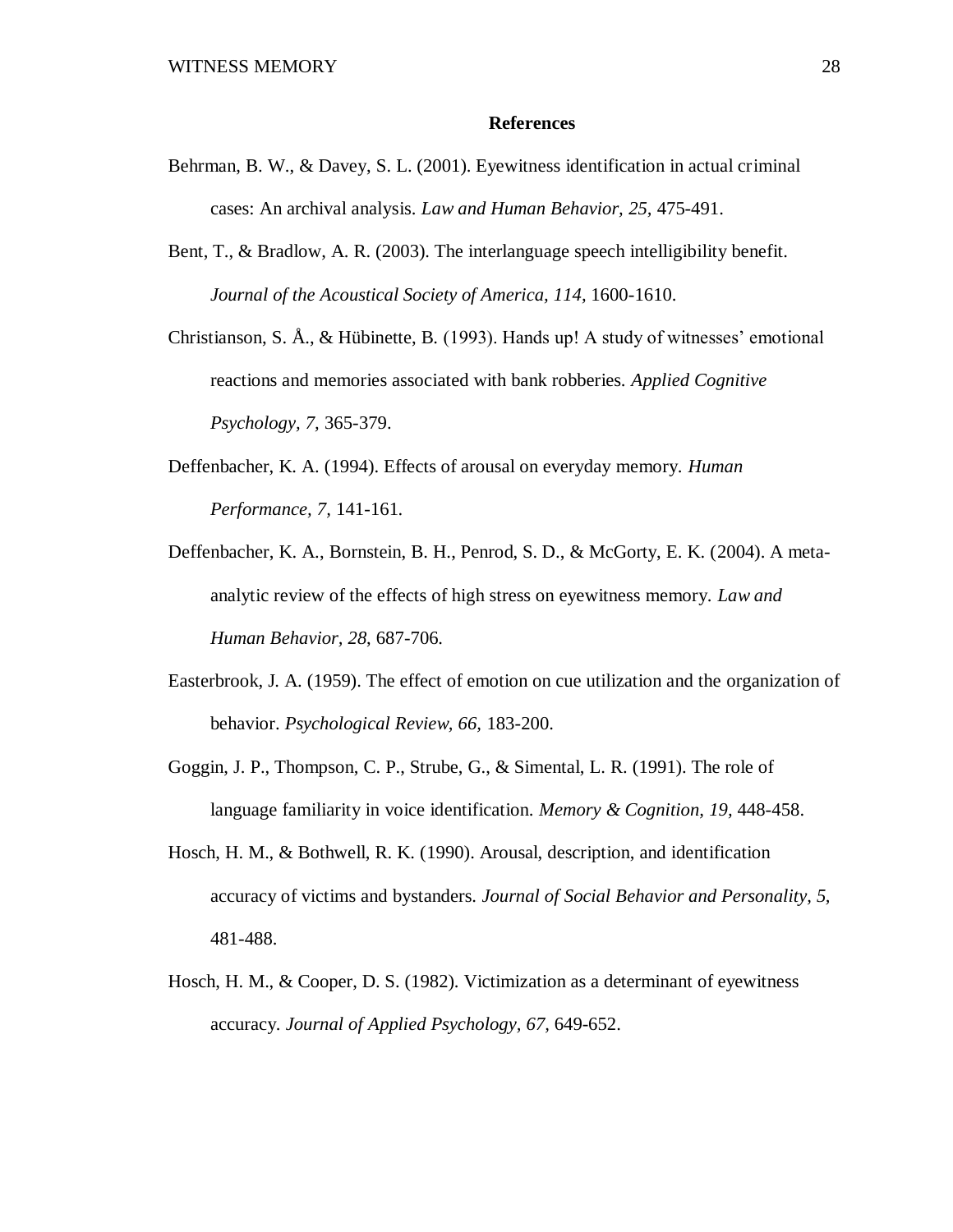- Hosch, H. M., Leippe, M. R., Marchioni, P. M., & Cooper, D. S. (1984). Victimization, self-monitoring, and eyewitness identification. *Journal of Applied Psychology, 69,* 280-288.
- Munro, M. J., & Derwing, T. M. (1995a). Foreign accent, comprehensibility, and intelligibility in the speech of second language learners. *Language Learning, 45,* 73-97.
- Munro, M. J., & Derwing, T. M. (1995b). Processing time, accent, and comprehensibility in the perception of native and foreign-accented speech. *Language and Speech, 38,* 289-306.
- Philippon, A. C., Cherryman, J., Bull, R., & Vrij, A. (2007). Earwitness identification performance: The effect of language, target, deliberate strategies and indirect measures. *Applied Cognitive Psychology, 21,* 539-550.
- Pickel (2009). The effect of a perpetrator's accent on eyewitness memory. Unpublished data.
- Pickel, K. L. (2007). Memory and eyewitness memory. In S. F. Davis & W. Buskist (Eds.), *21st century psychology.* Thousand Oaks, CA: Sage Publications.
- Pickel, K. L., French, T. A., & Betts, J. M. (2003). A cross-modal weapon focus effect: The influence of a weapon's presence on memory for auditory information. *Memory, 11,* 277-292.
- Thompson, C. P. (1987). A language effect in voice identification. *Applied Cognitive Psychology, 1,* 121-131.
- Wells, G. L., Memon, A., & Penrod, S. D. (2006). Eyewitness evidence: Improving its probative value. *Psychological Science in Public Interest,* 7, 45-75.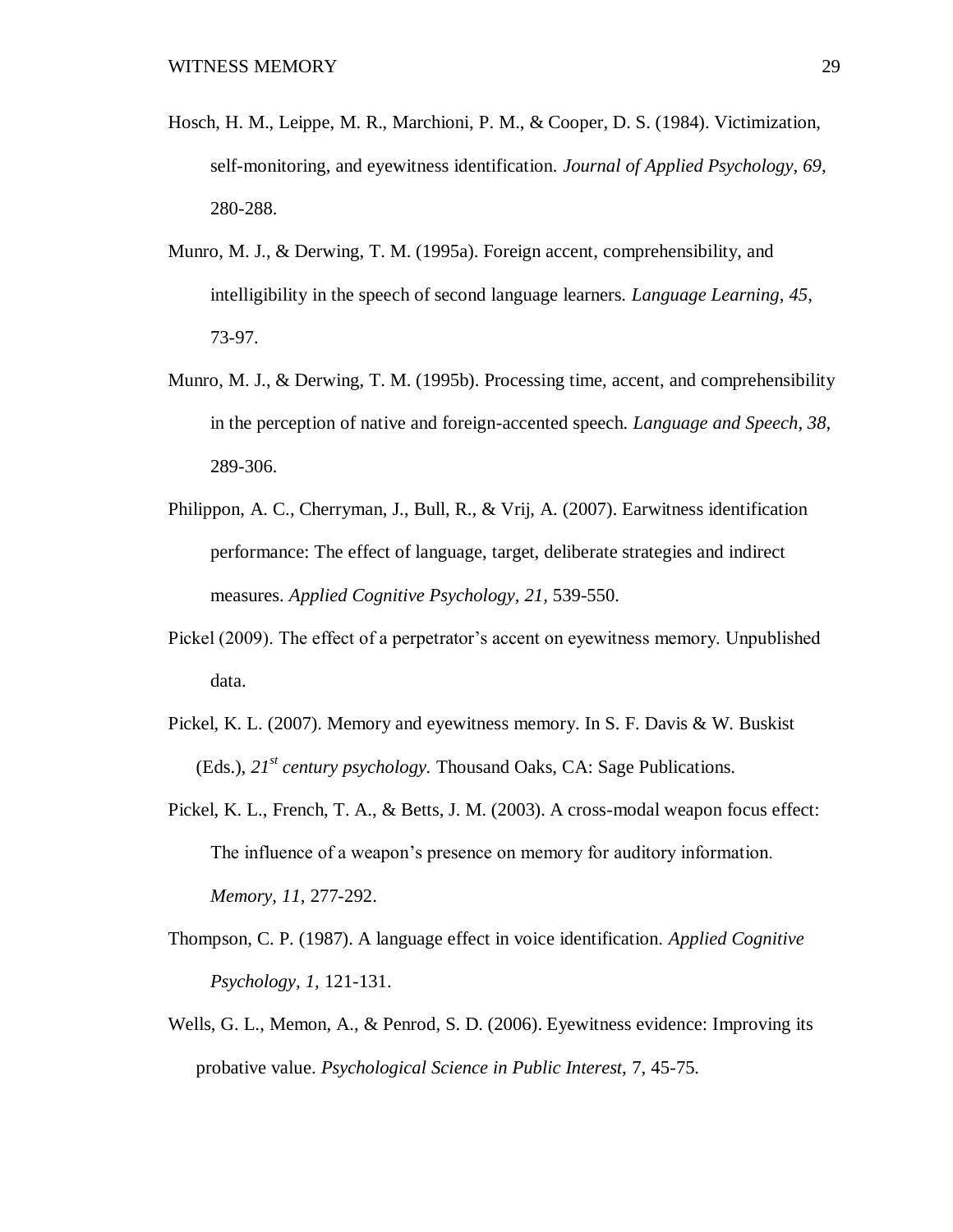- Wickens, C. D. (2008). Multiple resources and mental workload. *Human Factors, 50,*  449-455.
- Winer, D. L., Bonner, T. O., Blaney, P. H., & Murray, E. J. (1981). Depression and social attraction. *Motivation and Emotion, 5,* 153-166.
- Yarmey, A. D. (2007). The psychology of speaker identification and earwitness memory. In R. C. L. Lindsay, D. Read, D. Ross, & M. P. Toglia (Eds.), *The handbook of eyewitness psychology: Vol. 2. Memory for people* (pp. 101-136). Mahwah, NJ: Lawrence Erlbaum Associates.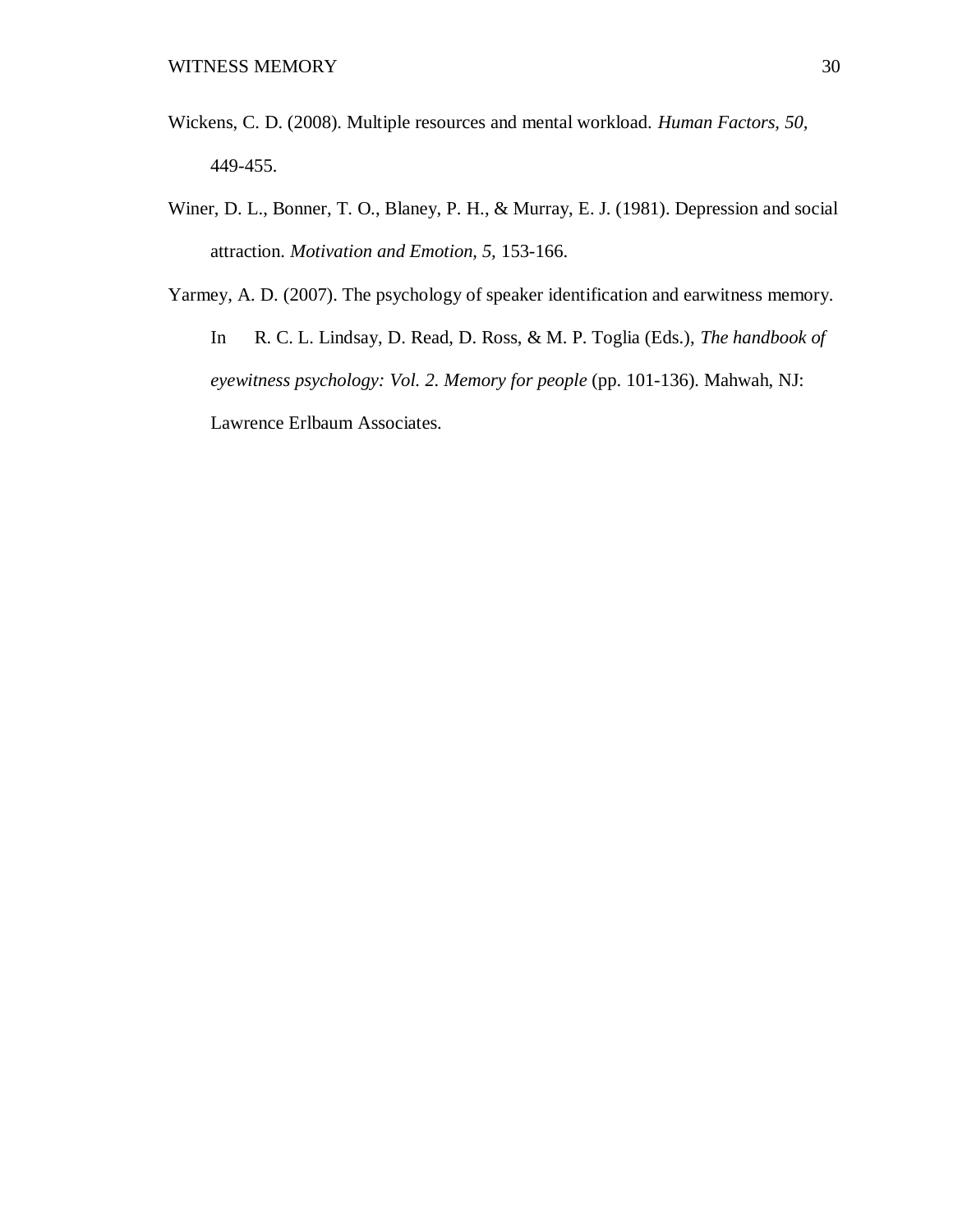## **Appendix A**

Social Distance Measure

The questions below refer to the man you saw in the video. For each question, please circle one number.

| 1.                                       | Would you like to meet this man?                               |  |  |  |                |                |     |                     |               |  |  |
|------------------------------------------|----------------------------------------------------------------|--|--|--|----------------|----------------|-----|---------------------|---------------|--|--|
|                                          | definitely yes $1 \t 2 \t 3 \t 4 \t 5 \t 6 \t 7$               |  |  |  |                |                |     |                     | definitely no |  |  |
| 2.                                       |                                                                |  |  |  |                |                |     |                     |               |  |  |
|                                          | definitely yes $1 \t 2 \t 3$                                   |  |  |  | $\overline{4}$ | 5 <sup>5</sup> | 6 7 |                     | definitely no |  |  |
| 3.<br>Would you invite him to your home? |                                                                |  |  |  |                |                |     |                     |               |  |  |
|                                          | definitely yes $1 \t 2 \t 3 \t 4$                              |  |  |  |                |                |     | $5\qquad 6\qquad 7$ | definitely no |  |  |
| 4.                                       | Would you be willing to be his neighbor?                       |  |  |  |                |                |     |                     |               |  |  |
|                                          | definitely yes $1 \t 2 \t 3 \t 4$                              |  |  |  |                | 5 <sup>5</sup> | 6   | $\overline{7}$      | definitely no |  |  |
| 5.                                       | How likely is it that he could become a close friend of yours? |  |  |  |                |                |     |                     |               |  |  |
|                                          | very likely $1 \t 2 \t 3 \t 4$                                 |  |  |  |                |                |     | 5 6 7               | very unlikely |  |  |
| 6.                                       | Would you ask him for advice?                                  |  |  |  |                |                |     |                     |               |  |  |
|                                          | definitely yes $1 \t 2 \t 3$                                   |  |  |  | $\overline{4}$ |                |     | $5\qquad 6\qquad 7$ | definitely no |  |  |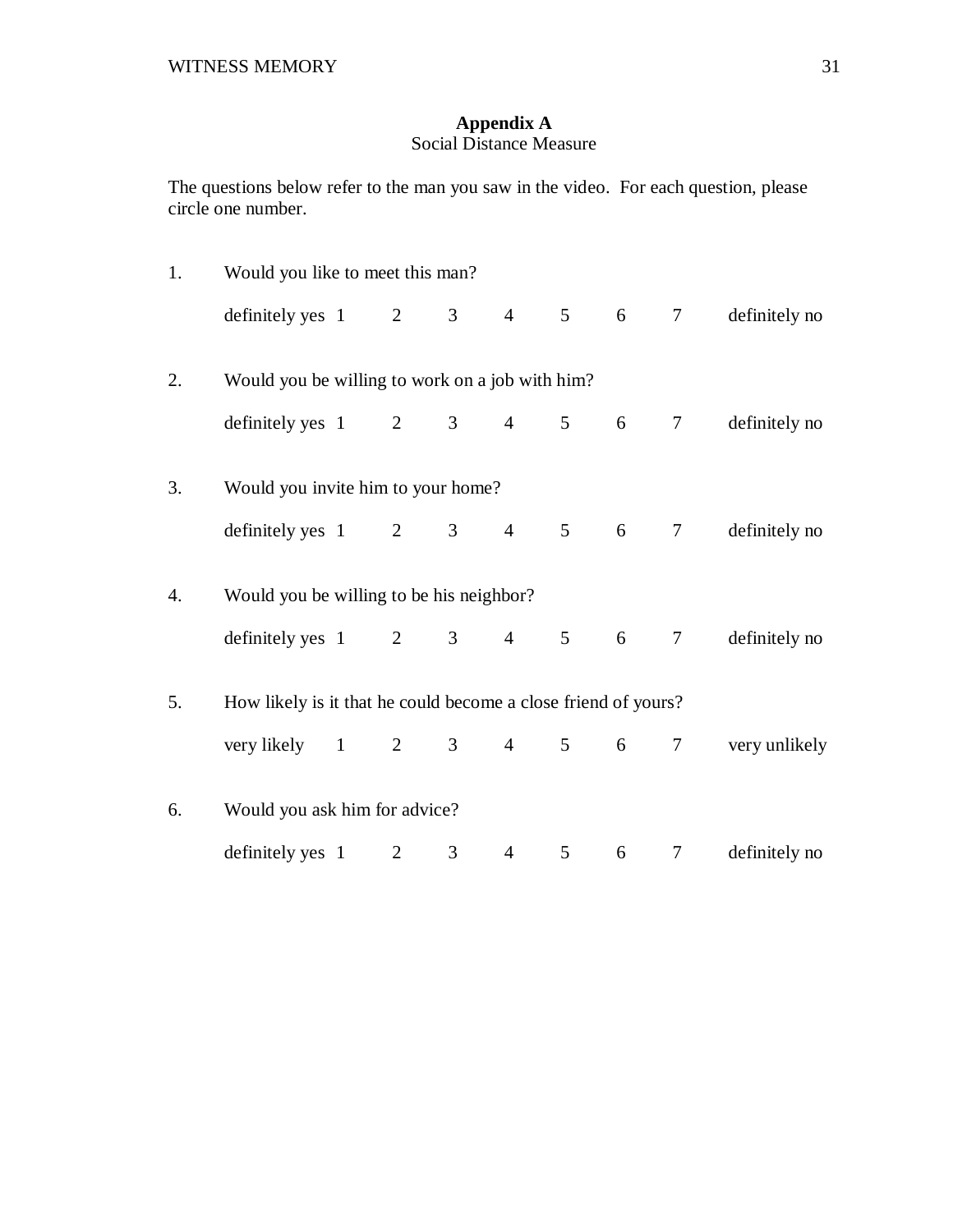#### **Appendix B** Video Script

Subject is told to imagine being a bank manager sitting in his/her office at work one day when the target enters the office. The video shows the target in front of a white office wall. The target mentions having a gun, but no gun is visible in the video.

#### **High Threat Condition**

I have a gun in my jacket, so do what I tell you **or I swear I'll splatter your brains all over this office**.

I have an accomplice who's standing in the lobby near your security guard right now. **He will kill the guard and start shooting customers if you** activate the alarm.

You will leave your office and turn left. Go to the loan officer's cubicle and tell her you're going to lunch. I'll be watching, so don't say anything else **or both of you will leave this bank in body bags**.

Then walk back past your office and go to the vault. Open it and go inside. I'll give you two large cloth bags. Fill them three fourths of the way with cash and then tie the drawstrings.

Now listen carefully **or I'll kill you.** Carry the bags out of the vault and turn right. I'll follow you. Go out the east door to the parking lot and look for a dark blue Ford truck. Approach from the front and give the money to the driver. Then walk over to the sign by the street that says "exit only" and stand there. Don't move until after we have driven away.

If you follow these directions, no one will get hurt.

#### **Low Threat Condition**

I have a gun in my jacket, so do what I tell you.

I have an accomplice who's standing in the lobby near your security guard right now. Don't try to activate the alarm.

You will leave your office and turn left. Go to the loan officer's cubicle and tell her you're going to lunch. I'll be watching, so don't say anything else.

Then walk back past your office and go to the vault. Open it and go inside. I'll give you two large cloth bags. Fill them three fourths of the way with cash and then tie the drawstrings.

Now listen carefully. Carry the bags out of the vault and turn right. I'll follow you. Go out the east door to the parking lot and look for a dark blue Ford truck. Approach from the front and give the money to the driver. Then walk over to the sign by the street that says "exit only" and stand there. Don't move until after we have driven away.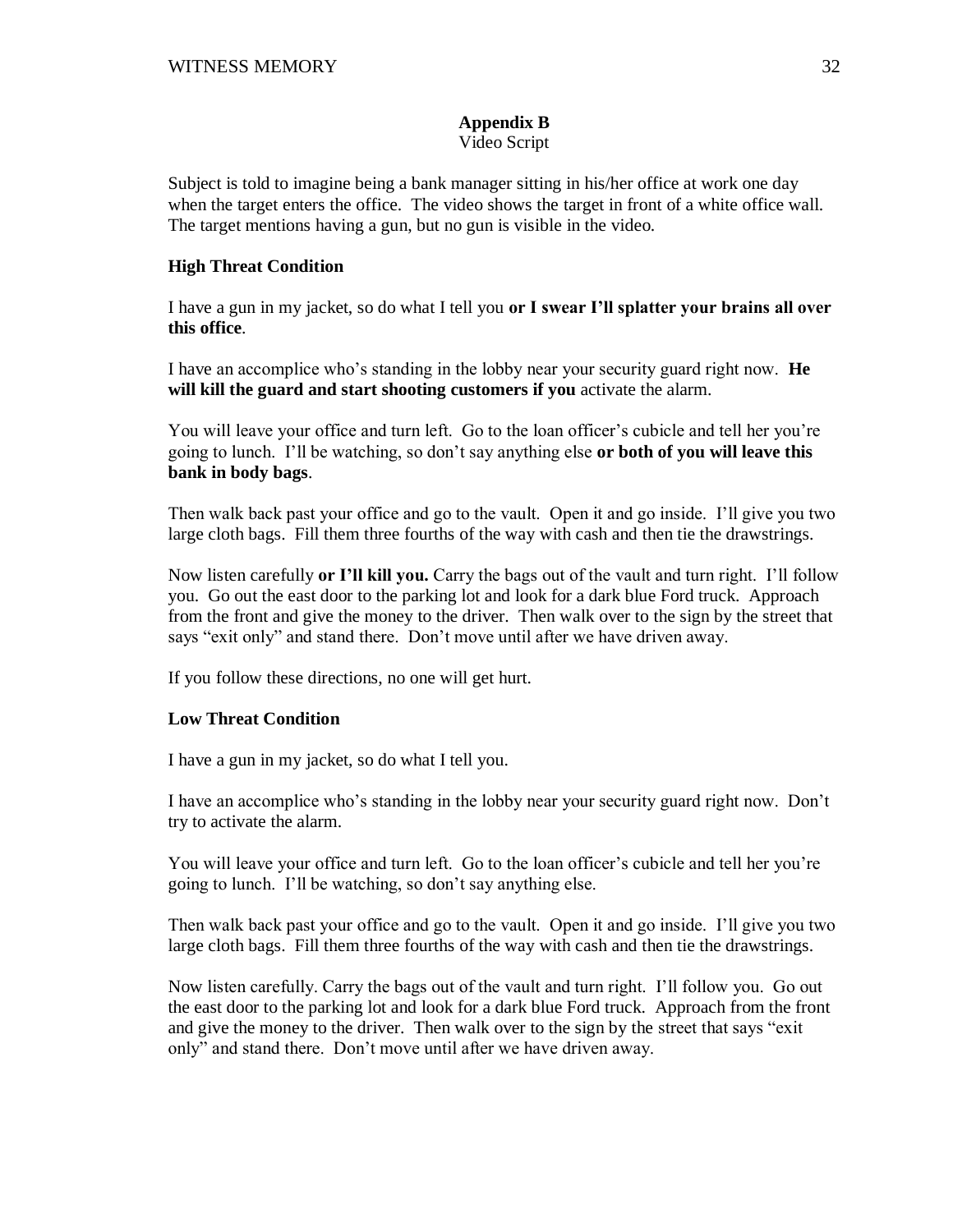# WITNESS MEMORY 33

If you follow these directions, no one will get hurt.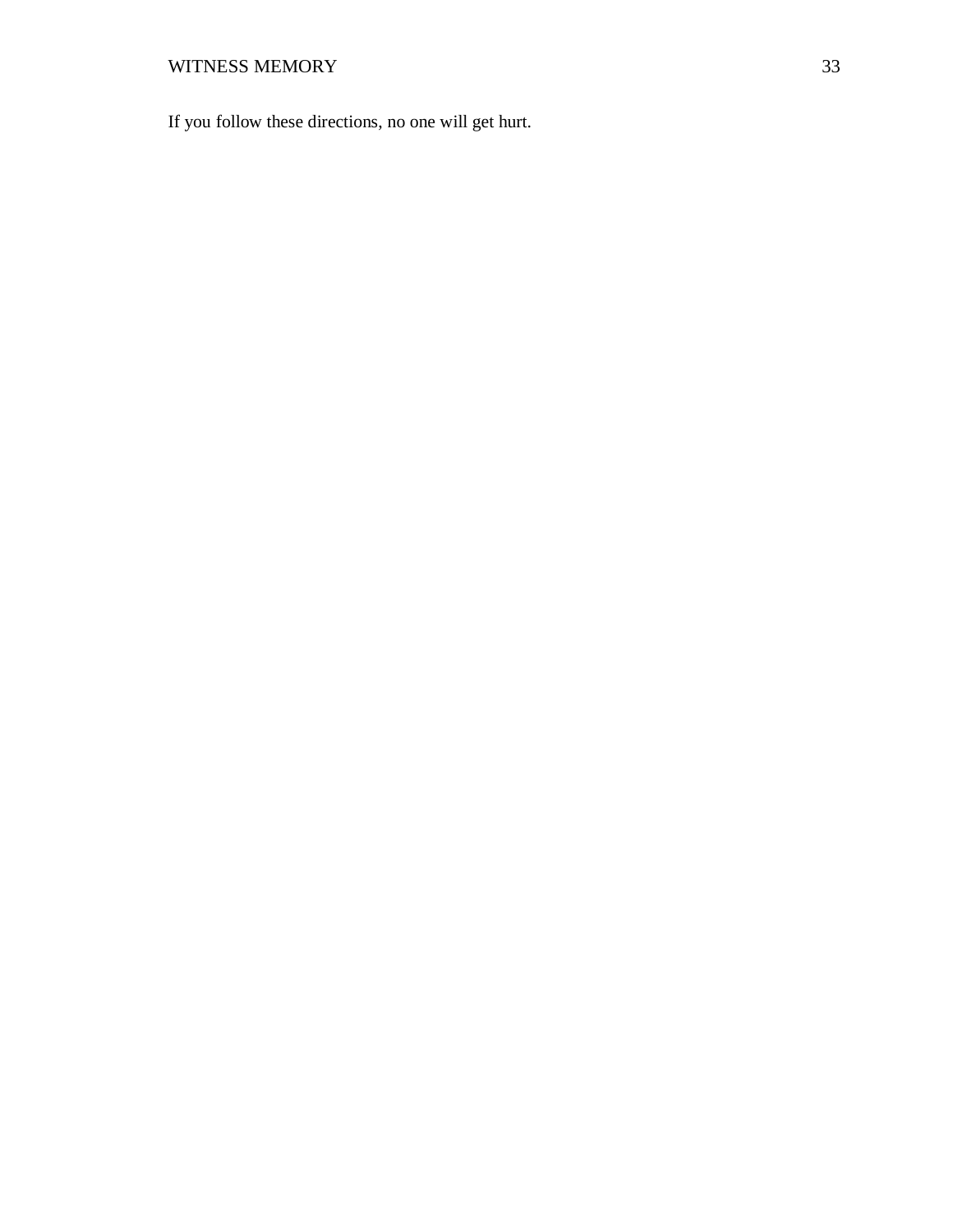### **Appendix C** Questionnaire

Please think about the man you saw in the video you just watched. Below are some questions about him. Please answer each question as accurately as possible.

What did the man tell you to do? Please write down the instructions he gave you in as much detail as possible. Please provide as much detail as necessary so you can show that you could follow the instructions exactly.

How threatening are the robber's words? Please circle one number.

| Not threatening at all |  |  |  | 1 2 3 4 5 6 7 Very |
|------------------------|--|--|--|--------------------|
| Threatening            |  |  |  |                    |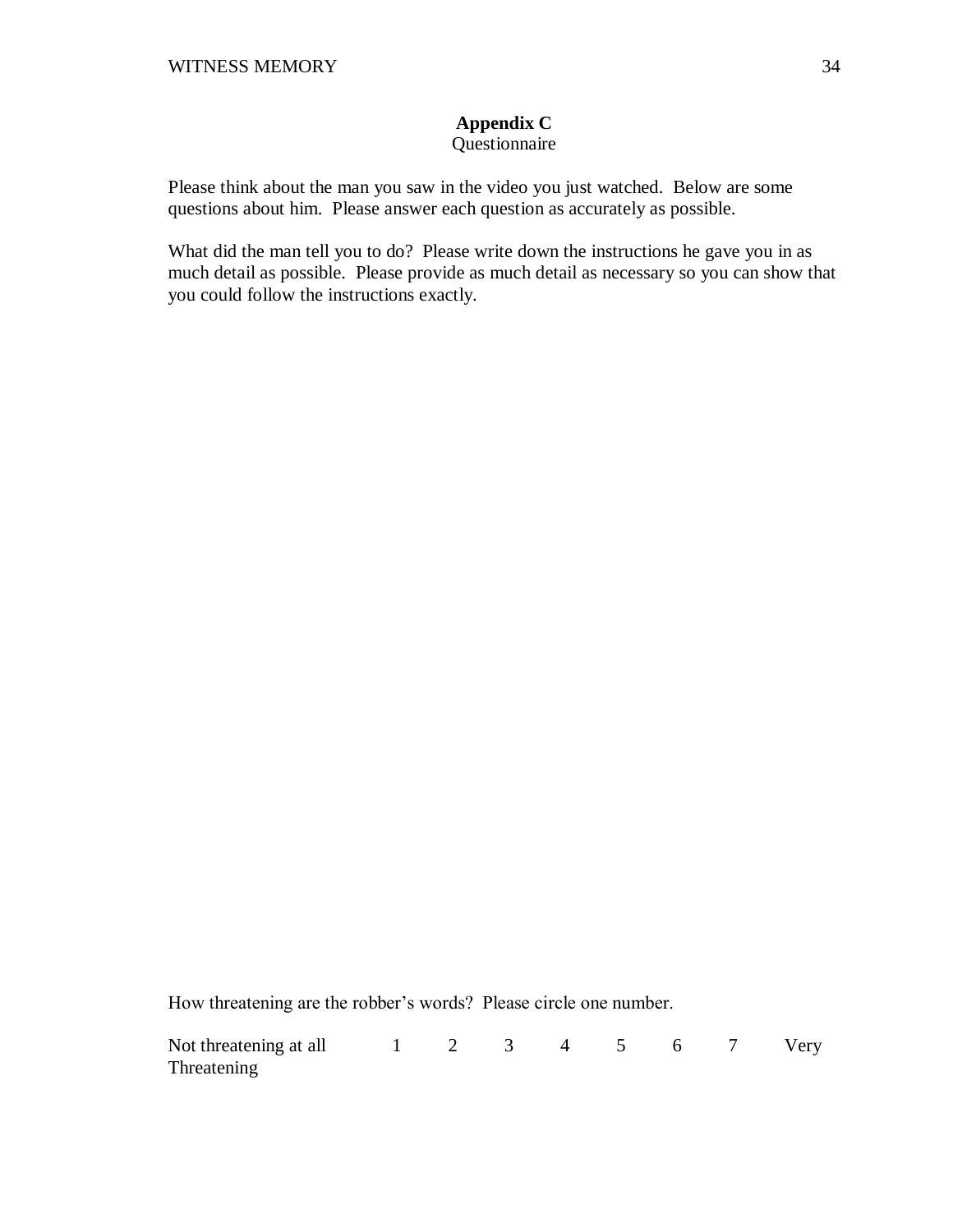## **Now please answer some questions about the man's appearance.**

1. Think about the top the man was wearing.

A. What kind of a top was it? \_\_\_\_\_ shirt \_\_\_\_\_sweater \_\_\_\_\_jacket \_\_\_\_\_sweatshirt \_\_\_\_\_ other; describe:

B. What color(s) was the man=s top?

C. Was the top long-sleeved or short-sleeved?

D. How would you describe the style? (For example, T shirt, ski jacket, football jersey, etc.)

E. Were there any other visible details, such as pockets, buttons, a zipper, rips, lettering or graphics, some type of collar, a type of fabric that you can identify, etc.?

2. Think about the pants or shorts the man was wearing.

A. Were they pants or shorts? \_\_\_\_\_pants \_\_\_\_\_\_\_shorts

B. Can you describe more specifically what kind they were? For example, if you said they were pants, were they jeans, track pants, dress pants, khakis, or some other kind?

C. What color(s) were the man=s pants or shorts?

D. Were there any other visible details, such as pockets, buttons, rips, lettering, etc.?

3. Was the man wearing glasses? \_\_\_\_\_yes \_\_\_\_\_no If you said yes, please describe them (color of frames; were they sunglasses or regular eyeglasses?):

4. Was the man wearing a hat or any kind of headgear? \_\_\_\_\_yes \_\_\_\_\_no If you said yes, please describe it. What color was it? What kind (e.g., cowboy hat, baseball  $cap)?$ :

5. A. What kind of footwear was the man wearing?

\_\_\_\_\_athletic shoes/tennis shoes \_\_\_\_\_boots \_\_\_\_\_casual shoes \_\_\_\_\_dressy shoes \_\_\_\_\_sandals \_\_\_\_\_other; describe:

B. Refer to your answer above. Can you describe more specifically what kind of footwear he wore? For example, if you said boots, were they hiking boots, cowboy boots, or some other kind? Did they lace up or slip on? Was a brand name visible?

C. What color(s) was the footwear?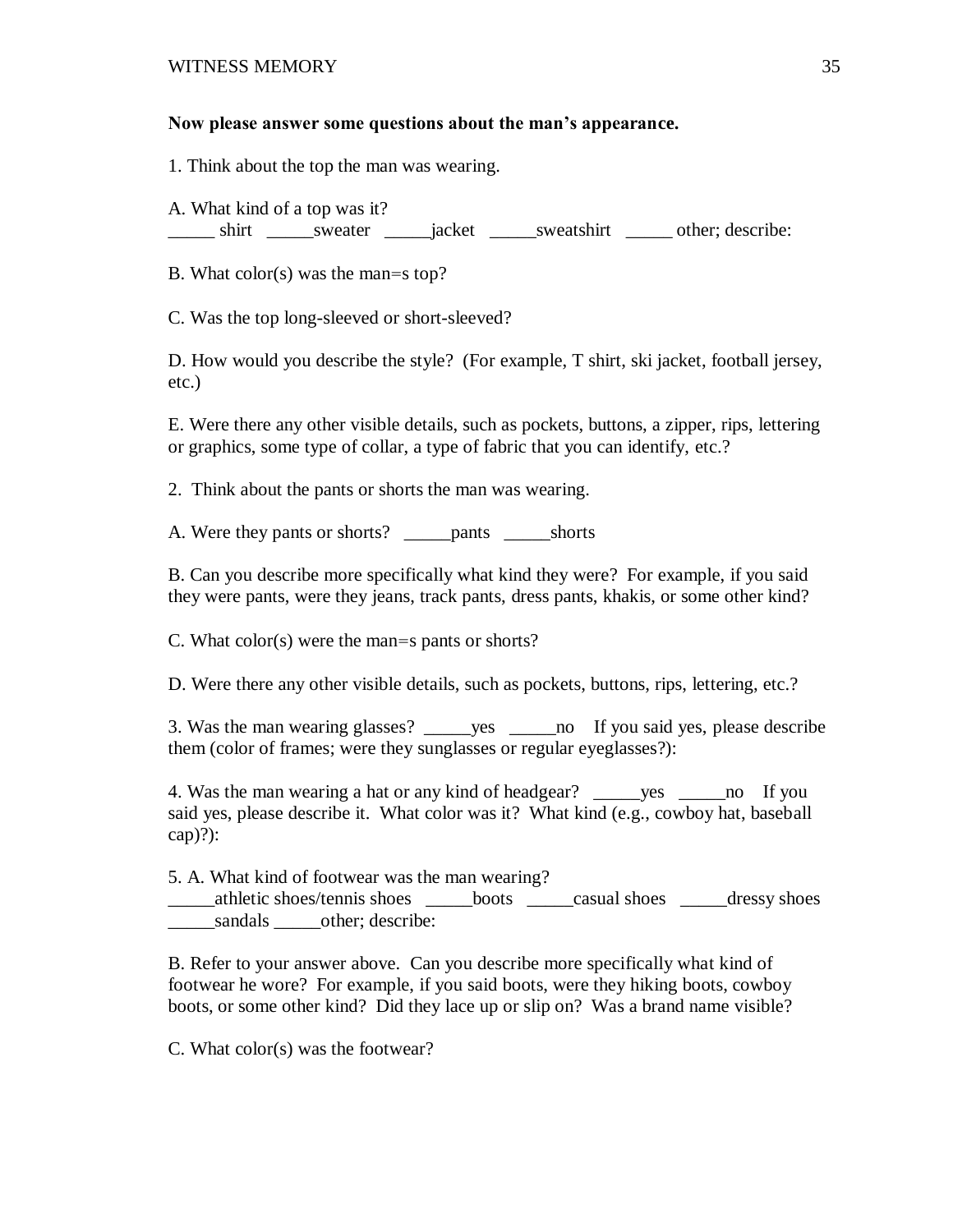#### WITNESS MEMORY 36

6. Was the man wearing gloves? \_\_\_\_\_no \_\_\_\_\_yes (if yes, what color?)

7. Was the man wearing any jewelry, such as a wristwatch, earring, a necklace, a bracelet, rings, or a nose ring? If you say yes, please describe the color and any other details you can recall.

8. What was the man=s ethnic background? \_\_\_\_\_white \_\_\_\_\_black \_\_\_\_\_Hispanic/Latino \_\_\_\_\_Asian \_\_\_\_\_other; describe 9. About how tall was he? Please write down a specific height in feet and inches. 10. How would you describe his body type? \_\_\_\_\_thin \_\_\_\_\_medium build \_\_\_\_\_overweight \_\_\_\_\_muscular 11. What color was his hair?  $\text{light brown}$  dark brown red black gray blonde \_\_\_\_\_\_other; describe:

12. How long was his hair? \_\_\_\_\_\_ shaved \_\_\_\_\_\_\_short (above the ears and collar) \_\_\_\_\_\_\_about collar-length \_\_\_\_\_long (over the shoulders)

13. Exactly how old you think he is (please write down a specific number of years)?

\_\_\_\_\_\_\_\_\_\_ years old

14. Did the man have any tattoos that you could see? \_\_\_\_\_yes \_\_\_\_\_no If yes, please describe where they were on his body and what they looked like:

15. Did the man have any scars or birthmarks that you could see? \_\_\_\_\_yes \_\_\_\_\_no If yes, please describe where they were on his body and what they looked like:

16. Did the man have any facial hair? \_\_\_\_\_yes \_\_\_\_\_no If yes, please describe what it looked like:

**Demographics.** Please provide some general information about yourself.

A. How old are you?

B. Are you male or female? \_\_\_male \_\_\_female

C. What is your race? For example, are you white, black/African-American, Latino/Latina, Asian-American, biracial,...?